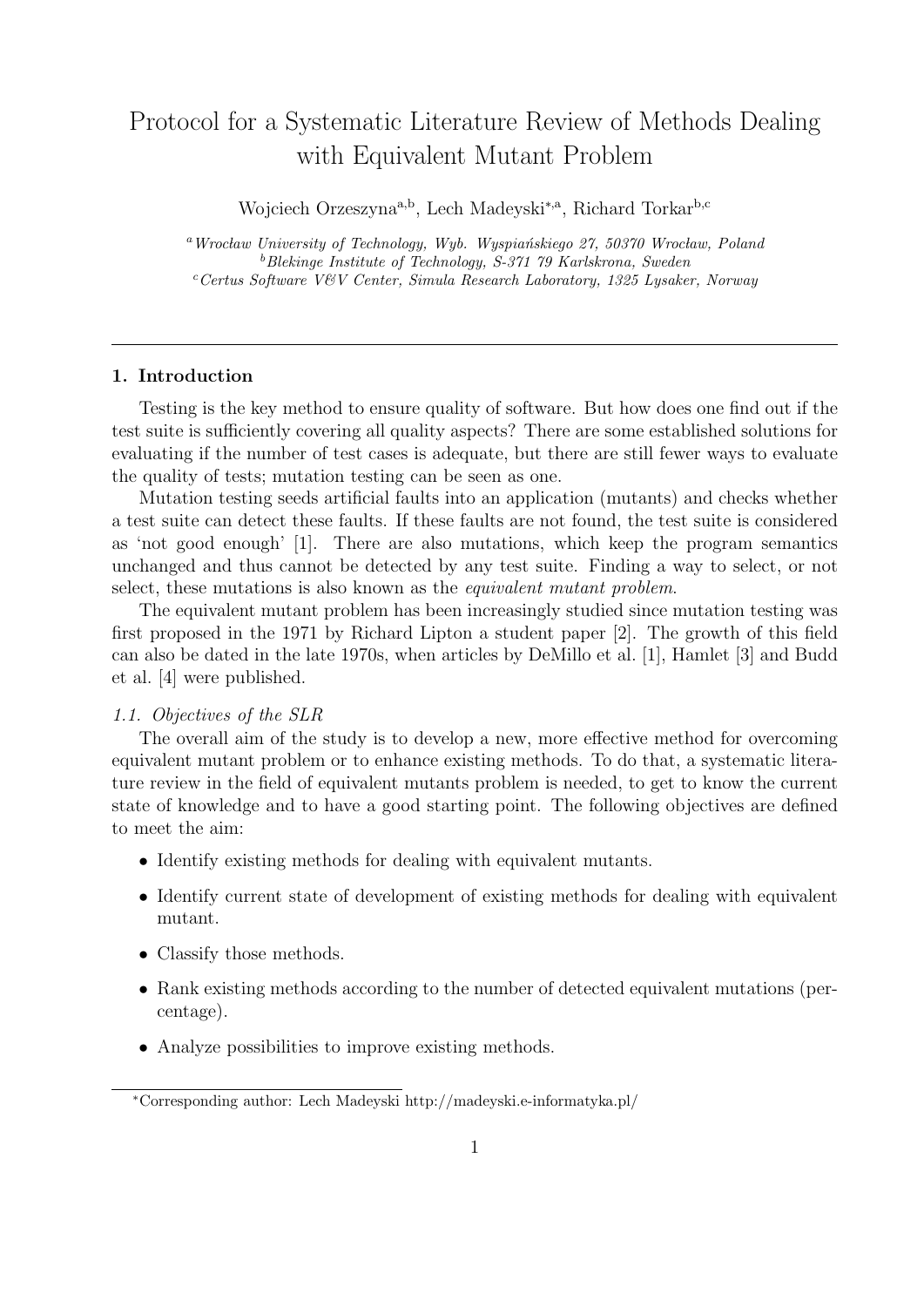#### 1.2. Research Questions

Research questions must determine the goal of the literature review and help to provide expected results [5–9]. The main objective of study is to develop a method which will detect all of equivalent mutants significantly faster than now, what means that the time for executing mutation testing will be measured in minutes instead of hours or even days for large programmes. Therefore in general there are two main factors [10, 11] - number of detected equivalent mutations (percentage) and duration of the detecting process (mutants per second). In relation to the mentioned factors, few questions were created for the literature review. For each of them a short description of expected outcomes is provided in the next paragraphs.

• RQ1: What methods exist that try to solve the problem of equivalent mutants?

This is a very general question. In this case general ideas are also expected. Some of them might have been implemented and evaluated while some might be theoretical suggestions for further refinements.

# • RQ2: How can those methods be classified?

As a result, the classification of existing methods to some general domains and areas is expected.

• RQ3: What is the maturity of existing methods?

All existing methods will be grouped by their maturity.

• RQ4: What are the theoretical ideas on how to improve already empirically evaluated techniques?

In this case, everything that the authors mention in e.g. "Future work" is to be analysed. Any possibilities that would lead to an increase in the number of detected equivalent mutants are welcome.

# 2. Search Strategy

During the initial examination of the domain it was discovered that very little literature is likely to exist. Due to this reason the search process was made in two iterations. Primary search was automated, using search engines and digital libraries. Detailed description of the resources is provided in further paragraphs. After this process the manual search was conducted to scan the gray literature [7]. Second iteration includes checking reference lists from relevant primary studies, conference proceedings, work at progress and contacting all the authors asking them if they know of any unpublished results [6].

# 2.1. Search terms construction process

Following steps can be distinguished:

- 1. Develop search terms from the research questions. All possible terms which relate to the research questions were listed.
- 2. Synonyms of already collected terms were added to the list of search terms.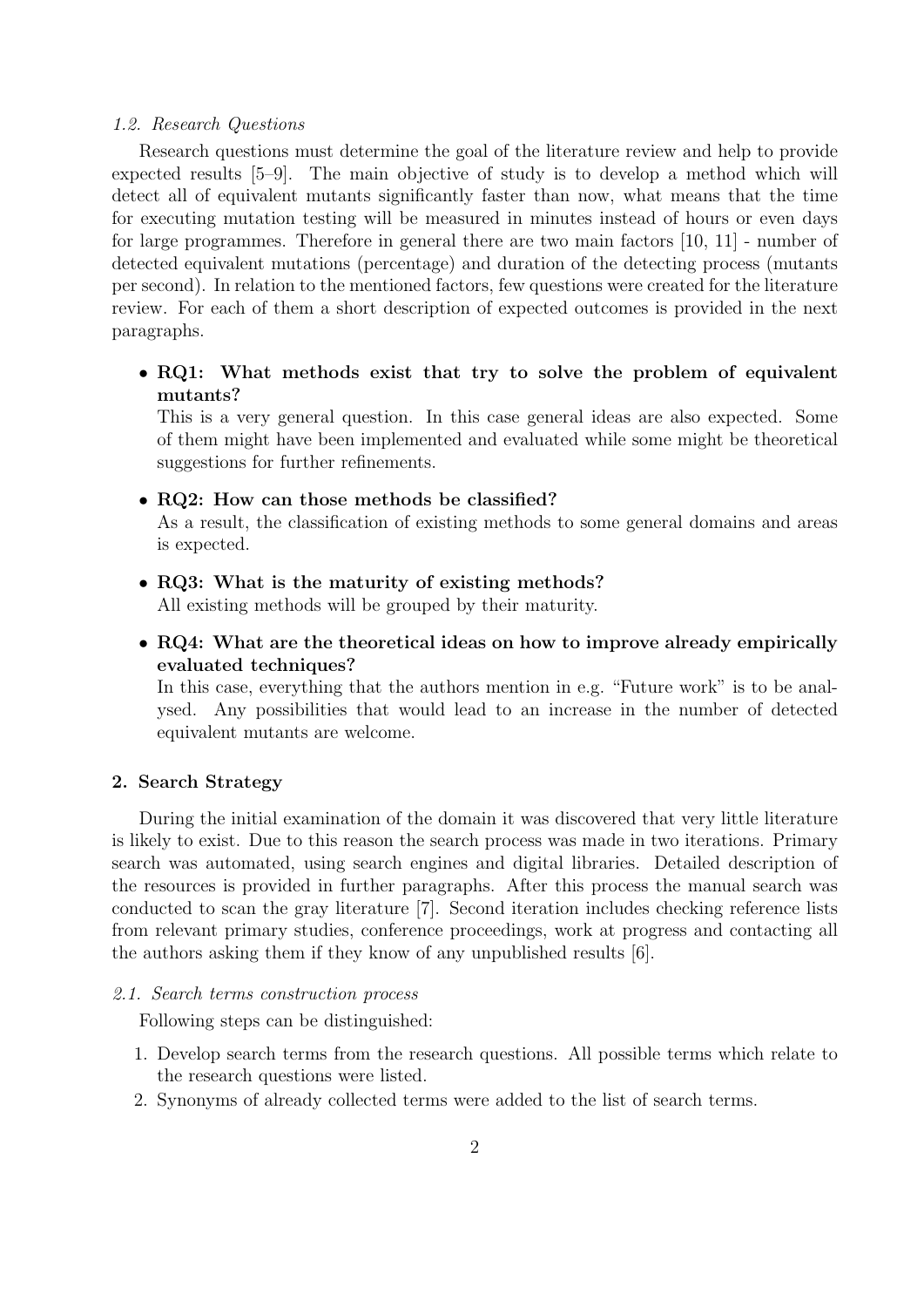- 3. New search terms were collected by changing the plurals to singular forms and singular to plural forms.
- 4. New search terms were collected by gathering keywords from abstracts and conclusions from a sample of relevant research papers.
- 5. New search terms were collected by browsing through grey literature (technical reports, non peer reviewed articles, websites, etc.)
- 6. New search terms were constructed by using Boolean OR with synonyms of search keywords.
- 7. New search terms were constructed by using Boolean AND for combining different search terms.

# 2.2. Identifying search terms

For each research question related major terms were developed. The main set of terms is the same for all of the questions, so to minimizing duplicates if the term was listed for one research question, it will not be for next ones.

- RQ1: equivalent mutants, detection, methods, techniques, problem, mutation testing, mutation analysis, equivalence
- RQ2: classification, ranking
- RQ3: empirical evaluation, implemented, development
- RQ4: further improvement, improve
- 2.3. Finding synonyms, alternative spellings and forms
	- \* means zero or more letters
	- mutation testing, mutation analysis
	- equivalen\* mutant\*
	- detect<sup>\*</sup>, find<sup>\*</sup>, recognize<sup>\*</sup>, catch<sup>\*</sup>
	- method<sup>\*</sup>, technique<sup>\*</sup>
	- problem<sup>\*</sup>, issue<sup>\*</sup>, question<sup>\*</sup>
	- classification\*, ranking\*, classified, categorisation\*, categorization\*, systematisation, type\*, kind\*
	- empirical\*, evaluat\*, implement\*, development, developed
	- further, next, future, new
	- improv<sup>\*</sup>, progress<sup>\*</sup>, enhanc<sup>\*</sup>, refin<sup>\*</sup>, increas<sup>\*</sup>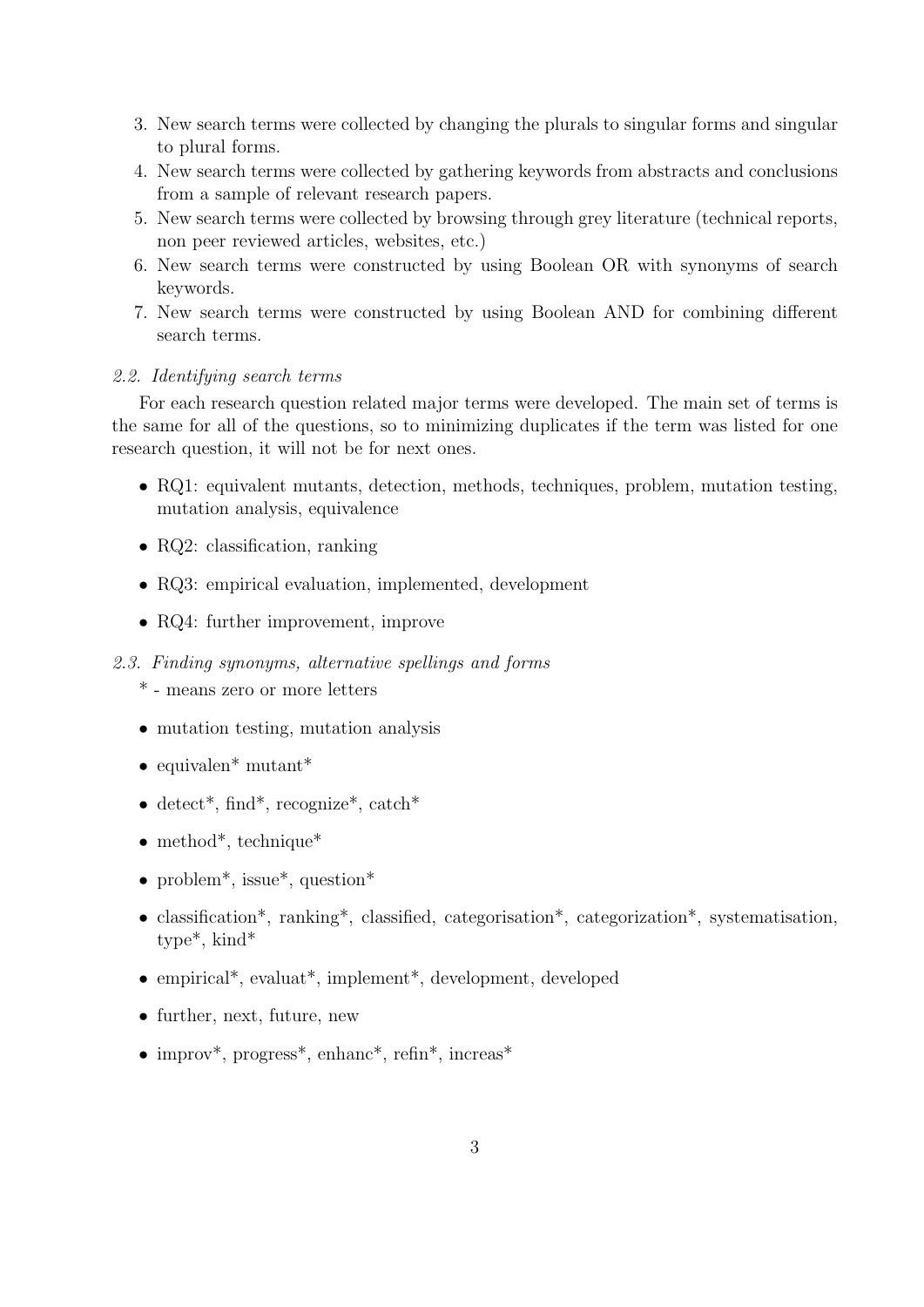#### 2.4. Generic search terms

The title, abstract and keywords of the articles in the included electronic databases and conference proceedings will be searched according to the following search terms:

- 1. equivalen\* AND mutant\* AND (mutation OR testing OR analysis)
- 2. equivalen\* AND mutant\* AND (detect\* OR find\* OR recognize\* OR catch\*) AND (method\* OR technique\*)
- 3. equivalen\* AND mutant\* AND (problem\* OR issue\* OR question\*)
- 4. equivalen\* AND mutant\* AND (method\* OR technique\*) AND (classification\* OR ranking\* OR classified OR categorisation\* OR categorization\* OR systematisation OR type\* OR kind\*)
- 5. equivalen\* AND mutant\* AND (method\* OR technique\*) AND (empirical\* OR evaluat\* OR implement\* OR development OR developed)
- 6. equivalen\* AND mutant\* AND (method\* OR technique\*) AND (further OR next OR future OR new)
- 7. equivalen\* AND mutant\* AND (method\* OR technique\*) AND (improv\* OR progress\* OR enhanc\* OR refin\* OR increas\*)

The detailed forms (due to differences in search capabilities between various databases) are presented in the Appendix A.

#### 2.5. Resources to be searched

# 2.5.1. Automatic Search

The main resources to be searched in the first iteration (automated search) are electronic databases and conference proceedings. Access to them is provided directly from the web page or using JabRef [12].

- ACM Digital Library
- IEEE Xplore
- Science Direct
- Springer Link
- Wiley Online Library

These databases were selected, because they have been used as sources for other reviews in this area [2]. Also, we had a number of "key papers" [13–19] and we investigated if we could find all of them in the above databases, to check if we have a good set of data sources.

## 2.5.2. Grey Literature

To cover the most important part of grey literature some alternative sources were scanned. The manual search includes: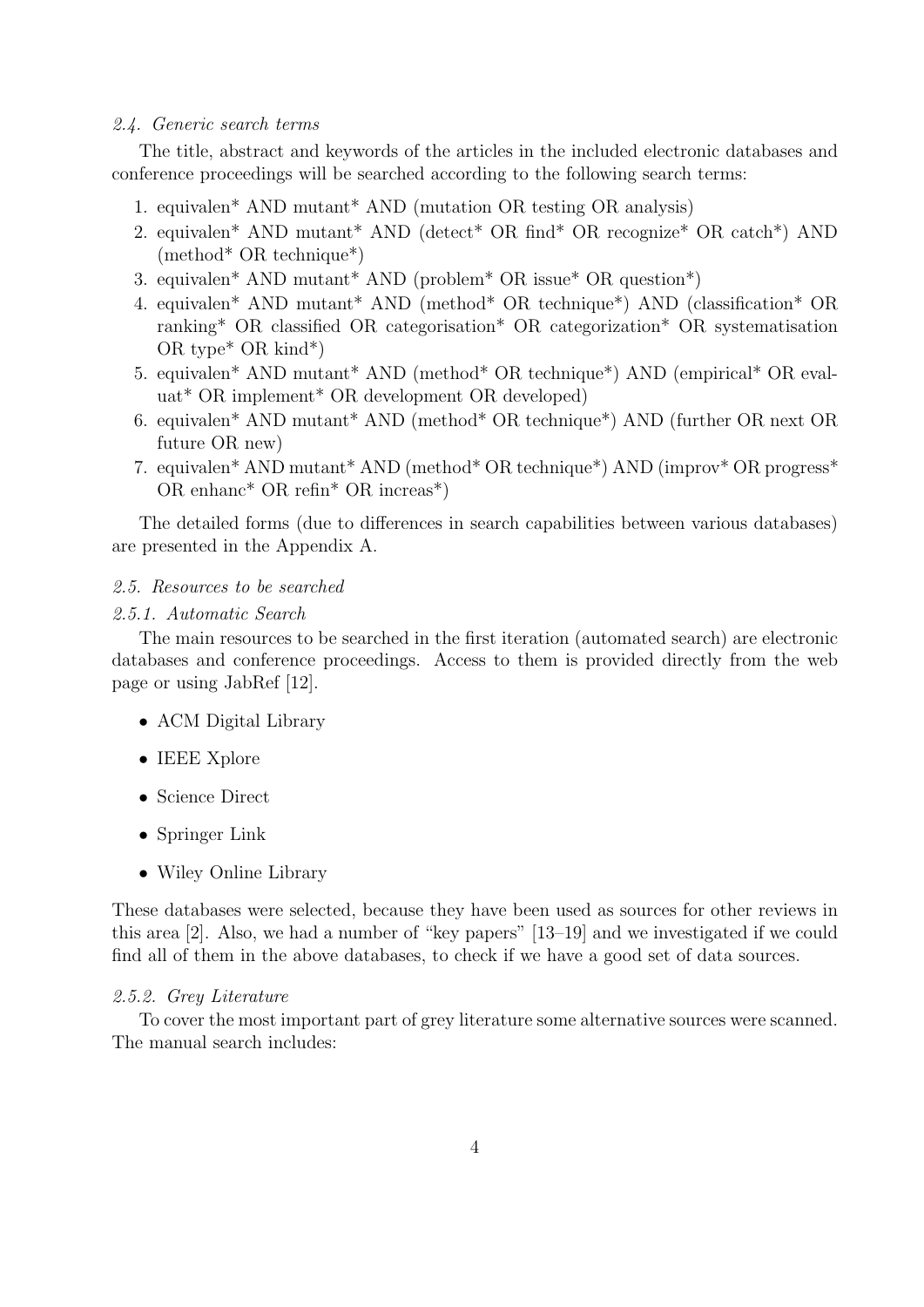• Google scholar

We used three search terms, for the first phase, and for all of them checked the first 200 results. The search terms were modified slightly in order to adopt them to Google scholar and to improve the effectiveness of the search process. The used search terms were as follows:

- equivalen\* AND mutant\* AND (mutation OR testing OR analysis)
- $-$  equivalen<sup>\*</sup> AND mutant<sup>\*</sup> AND (method<sup>\*</sup> OR technique<sup>\*</sup>)
- equivalen\* AND mutant\* AND (problem\* OR issue\* OR question\*)
- All the proceedings from "Mutation: The International Workshop on Mutation Anal $ysis''$  (five editions: 2000–2010).
- Scanning lists of references in all primary studies (according to the snowball sampling method [20]).
- Checking personal websites of all authors of primary studies, in search of the other relevant sources (e.g. unpublished or latest results).
- Contacting all authors of primary studies. We are going to create a list of all the authors of relevant sources and contact them to see if they have anything to add. The authors will be contacted in order to make sure that all relevant material had been found by our search.

# 2.6. Search Procedure for Automatic Search

To avoid multiple unnecessary searching operations of same issue there should be search procedure.

- 1. Choose search term not already being searched,
- 2. For each database mentioned above type specific search term into the search engine,
- 3. If there is possibility choose publication category "Software engineering", "Computer Science" or similar,
- 4. Set the language of expected results to English, if search engine allows to do so,
- 5. Run search,
- 6. Download BibTeX data with abstract for all papers,

#### 2.7. Documenting Search Results

Because of very little literature existing in this domain there is no need to create complicated directory tree for the results. It is better to keep the original names of downloaded files in case of need to re-search them.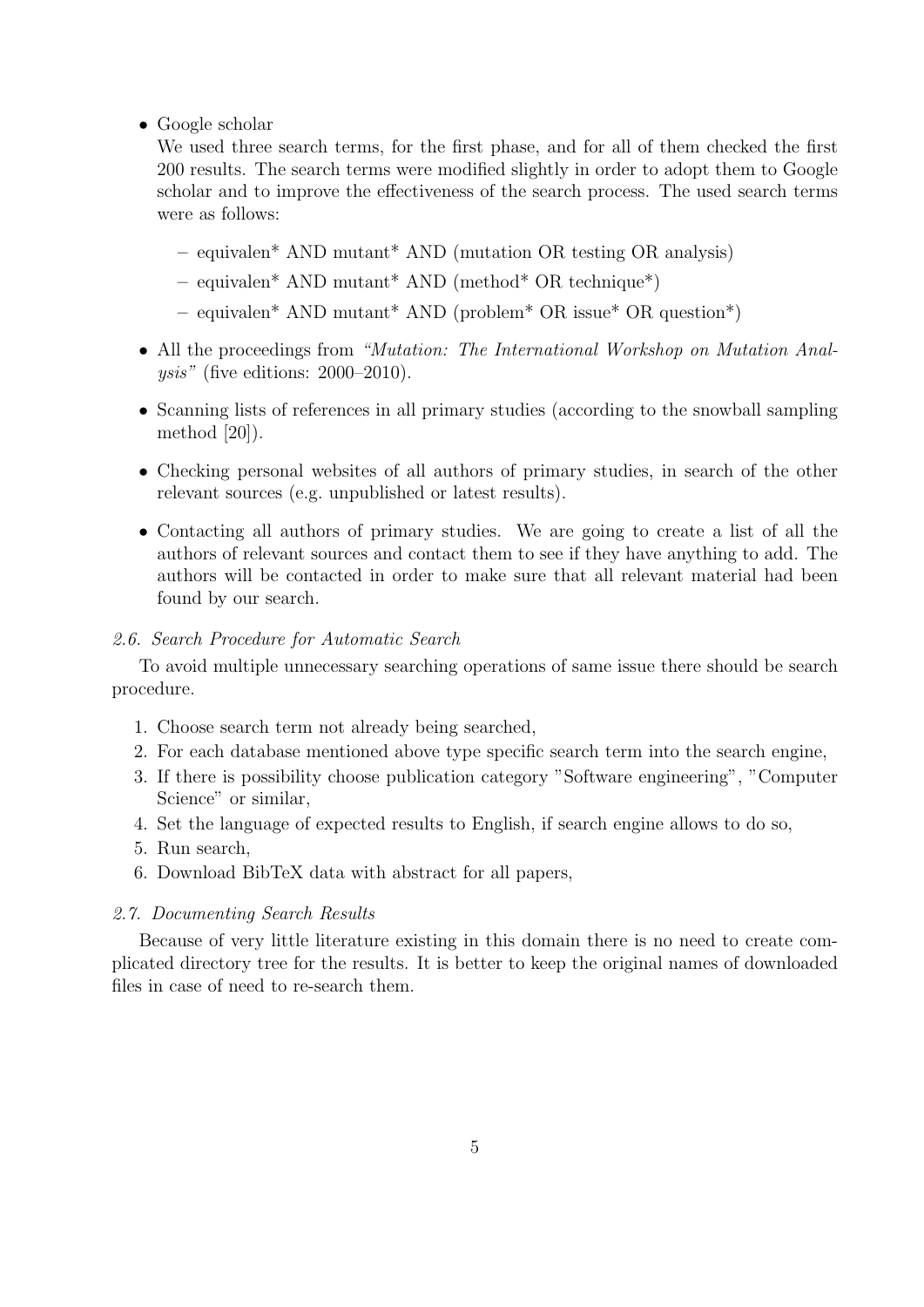| <i>r r r</i>        |  |
|---------------------|--|
| Number              |  |
| Filename            |  |
| URL                 |  |
| Title               |  |
| $\text{Author}(s)$  |  |
| Relevant to RQ1     |  |
| Relevant to RQ2     |  |
| Relevant to RQ3     |  |
| Relevant to RQ4     |  |
| Included / Excluded |  |

For each found paper create table:.

# 2.8. Results Selection Process

This section describes the selection criteria and the selection process used to choose only those publications in the search results that are relevant to this systematic review.

# 2.8.1. Inclusion Criteria

The following inclusion criteria were taken into account when selecting the primary studies:

- Describes at least one method for detecting, suggesting or avoiding equivalent mutants (this could include proof of concepts and empirically evaluated solutions, as well as theoretical ideas).
- Discusses any classification of the aforementioned methods.
- Evaluates, analyses or compares the aforementioned methods.
- Determines current state of maturity of the methods dealing with EMP (theoretical ideas/proofs of concept/empirically evaluated solutions).
- Proposes any theoretical ideas on how to improve the already evaluated methods dealing with EMP.
- Refers to other primary studies.

# 2.8.2. Exclusion Criteria

The following type of studies were excluded:

- Article's language is other than English.
- Article cannot be found in full-text.
- Article concerns mutations in other fields of study than software engineering or computer science.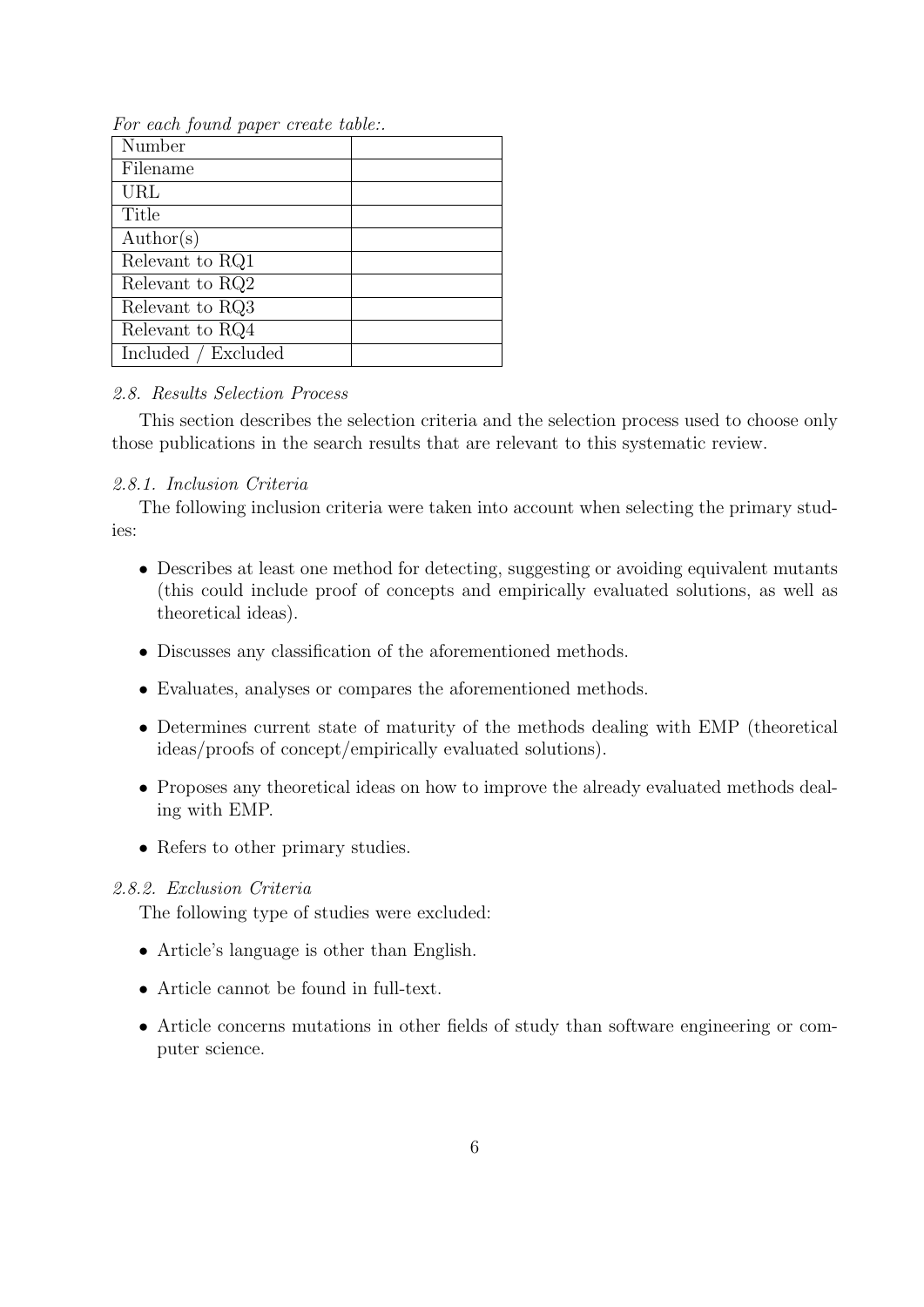# 3. Results Selection Process

This section describes the selection criteria and the selection process used to choose only those publications in the search results that are relevant to this systematic review.

### 3.1. Primary Study Selection Process

- 1. The title, abstract and conclusions (due to RQ4) of each article from each digital library will be reviewed against the inclusion and exclusion criteria and any papers that are clearly irrelevant will be excluded.
- 2. If paper meets any exclusion criteria then it will be marked as excluded.
- 3. Paper will be marked as included only when it touches the subject described by research questions and none of exclusion criteria are met.
- 4. Only articles marked as included should be considered for next phase Quality Assessment.
- 5. All of included papers will be described in BibTeX file (specified in "Documenting selected papers").

#### 3.2. Documenting Selected Papers

Each selected paper should be described in BibTeX file format as in the following example:

# @inproceedings{gruen-mutation-2009,

```
title = "The Impact of Equivalent Mutants",
author = "Bernhard J.M. Gruen and David Schuler and Andreas
Zeller",
filename = "gruen-mutation-2009.pdf",
year = "2009",
month = "April",location = "Denver, Colorado, USA",
url = "http://www.st.cs.uni-saarland.de/publications/files/
gruen-mutation-2009.pdf",
included = "yes"
```
#### 4. Quality Assessment

}

In addition to general inclusion and exclusion criteria, it is important to assess the quality of primary studies [6]. Study quality assessment is adopted in order to determine the strength of the evidence and to assign grades to the recommendations generated by the systematic review [21]. The questionnaire used in this study was based on recommendations of [7, 21] with some specific questions according to the research question and the type of study. Quality assessment questionnaire is shown in Table 1.

All criteria will be summed and given in percentage evaluation system according to the equation:

$$
Quality Note = \frac{Sum\ of\ points}{Points\ possible\ to\ get} \cdot 100\%
$$
 (1)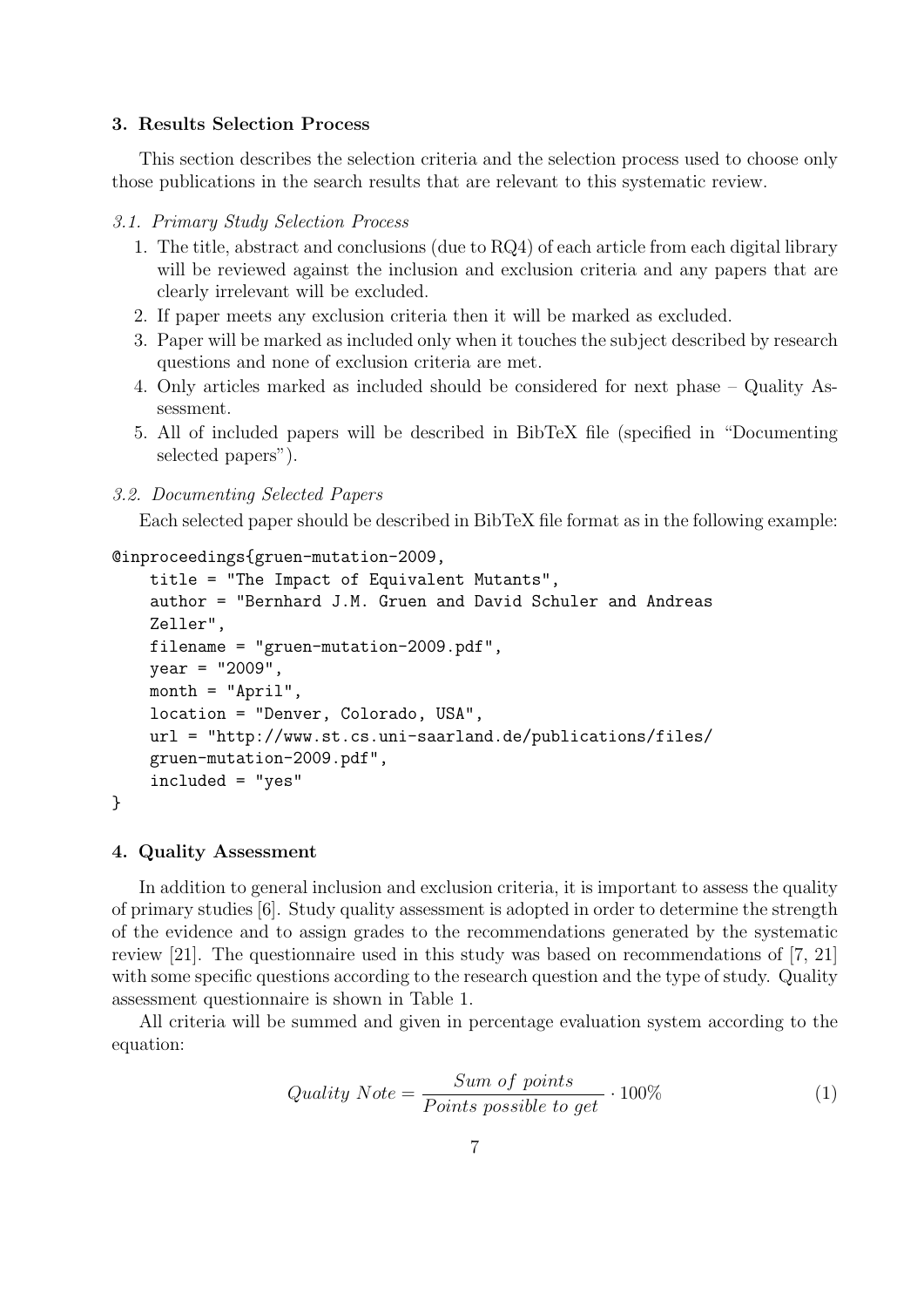| Property                                                                                                                                                                                           | Points<br>and Estimation<br><b>Notes</b>                                                                                                                                                                                                   |  |  |
|----------------------------------------------------------------------------------------------------------------------------------------------------------------------------------------------------|--------------------------------------------------------------------------------------------------------------------------------------------------------------------------------------------------------------------------------------------|--|--|
| 1. Topic focus                                                                                                                                                                                     |                                                                                                                                                                                                                                            |  |  |
| 1.1 To what degree does the paper topic covers research<br>question issue?                                                                                                                         | scale: $0, 1$ or $2$                                                                                                                                                                                                                       |  |  |
| 1.2 Paper body fully meets issues provided in its abstract<br>(no unnecessary divagations)                                                                                                         | $0 - No$ ; $2 - Yes$                                                                                                                                                                                                                       |  |  |
| 2. Analysis and Conclusions                                                                                                                                                                        |                                                                                                                                                                                                                                            |  |  |
| 2.1 Could you replace study?                                                                                                                                                                       | $0$ - No; 1 - Partly; 2 - Yes                                                                                                                                                                                                              |  |  |
| 2.2 Described methods were empirically evaluated                                                                                                                                                   | $0 - No; 2 - Yes$                                                                                                                                                                                                                          |  |  |
| 2.3 What kind of projects were used for empirical evalua-<br>tion?                                                                                                                                 | $0$ - None; $0.5$ - Own;<br>$1 - Student's;$<br>2 - Open source or commer-<br>cial use                                                                                                                                                     |  |  |
| 2.4 Are all study questions answered?                                                                                                                                                              | $0 - No; 2 - Yes$                                                                                                                                                                                                                          |  |  |
| 2.5 Are the obtained numbers of detected equivalent mu-<br>tants process greater than in previous reports? (only if<br>described method was empirically evaluated and the re-<br>sults were given) | $0 - No$ ; $2 - Yes$                                                                                                                                                                                                                       |  |  |
| 2.6 Was there a control group with which to compare treat-<br>ments?                                                                                                                               | $0 - No; 2 - Yes$                                                                                                                                                                                                                          |  |  |
| 2.7 Are there any ideas for futher investigation presented?                                                                                                                                        | $0 - No; 2 - Yes$                                                                                                                                                                                                                          |  |  |
| 3. References                                                                                                                                                                                      |                                                                                                                                                                                                                                            |  |  |
| 3.1 Is the paper well referenced?                                                                                                                                                                  | 0 - No references;<br>1 - Document references un-<br>reliable sources or sources<br>from one institution/author<br>only, or number of sources is<br>poor (less than $15$ );<br>2 - More sources from vari-<br>ous authors and institutions |  |  |
| 3.2 Paper contains links to previously selected resources                                                                                                                                          | $0 - No; 2 - Yes$                                                                                                                                                                                                                          |  |  |

Table 1: Quality assessment questionnaire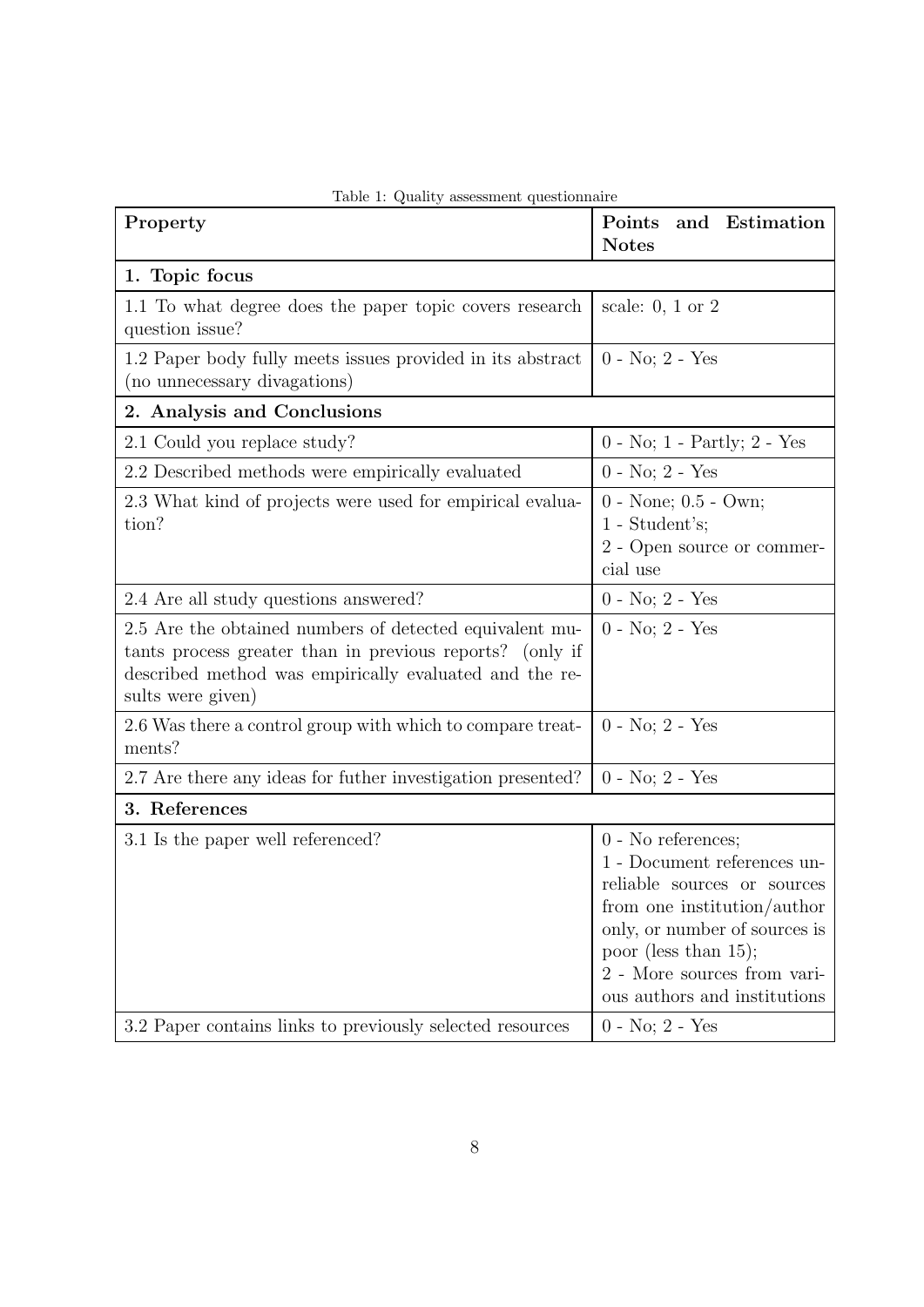Because of very little literature existing in this domain there is no need to design complicated data extraction and data synthesis processes. Collected quality notes should be used to assist primary study selection [5]. All of the included articles should be read precisely for the final phase – writing up the results of the review and finding the coming out well further investigations for the master thesis.

# 5. Reporting the review

# 5.1. Data extraction form

The data extraction forms were designed to collect all information necessary to address the issues of review and the study quality assessment. The data extracted includes the information needed to answer the research question and the criteria for assessing study quality. For each found paper the form as presented in Table 2 should be filled in.

| Method name                                                                                              |  |
|----------------------------------------------------------------------------------------------------------|--|
| Described in article                                                                                     |  |
| Summary                                                                                                  |  |
| Percentage of equivalent mutants detected                                                                |  |
| Current state of development (theoretical idea, implemented project, empiri-<br>cally evaluated project) |  |
| Method implemented for language                                                                          |  |
| Ideas on how to improve the method                                                                       |  |
| Quality Assessment result                                                                                |  |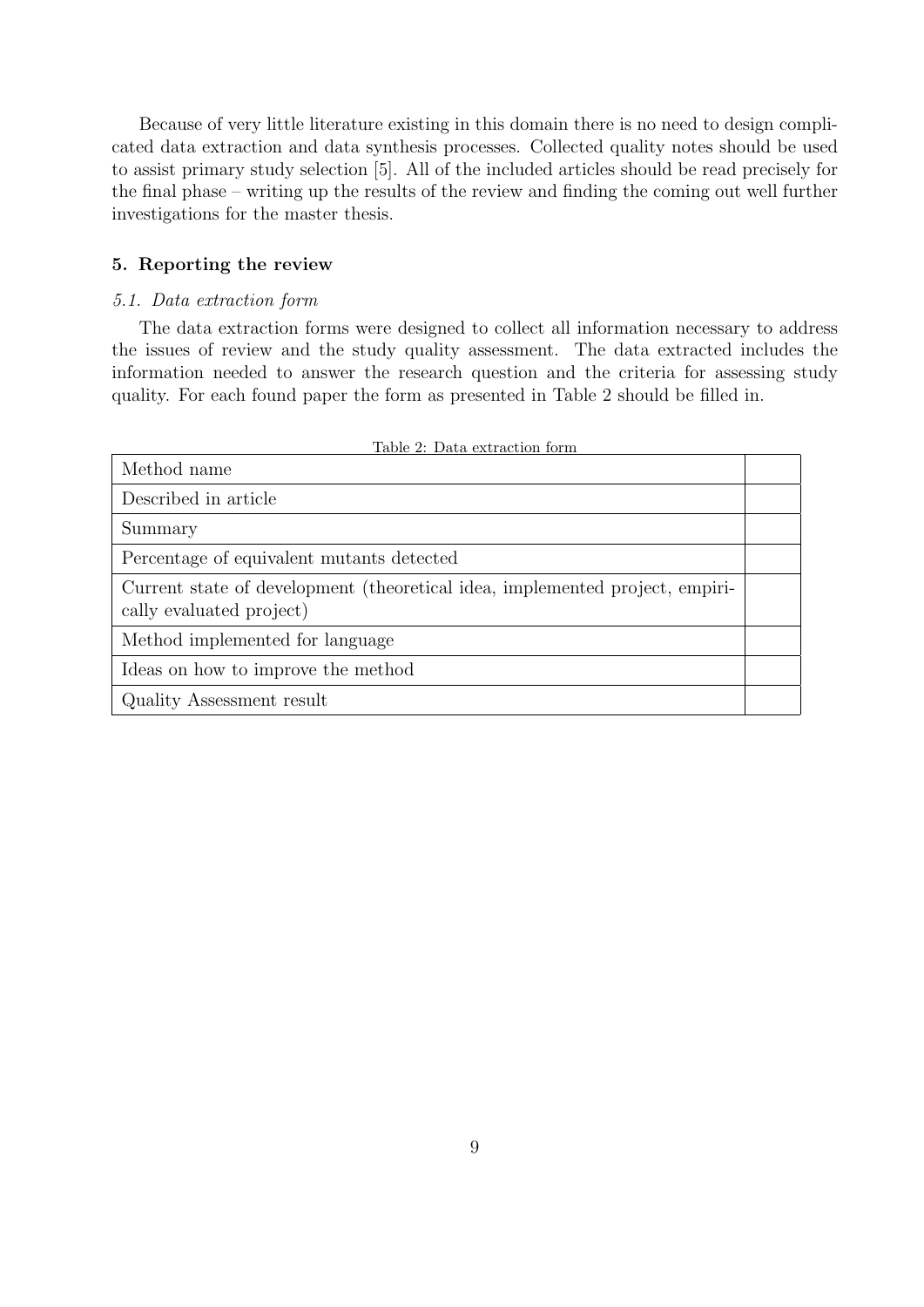# 6. Data extraction results

| 6.0.1. How to Overcome the Equivalent Mutant Problem and Achieve Tailored Selective Mu- |  |  |  |
|-----------------------------------------------------------------------------------------|--|--|--|
| tation Using Co-evolution                                                               |  |  |  |

| Method name                                                                                                        | Tailored Selective Mutation Using Co-evolution                                                                                                                                                                                                                                                                                                                                              |
|--------------------------------------------------------------------------------------------------------------------|---------------------------------------------------------------------------------------------------------------------------------------------------------------------------------------------------------------------------------------------------------------------------------------------------------------------------------------------------------------------------------------------|
| Described in article                                                                                               | Adamopoulos2004 [22]                                                                                                                                                                                                                                                                                                                                                                        |
| Summary                                                                                                            | The authors proposed a method basing on ge-<br>netic algorithms. They showed how to design<br>the fitness function which will allow to avoid<br>generation of equivalent mutants. "If $S_i$ is the<br>score of a mutant $i$ and the individual consists<br>of $L$ mutants the fitness $Mf$ of this individual<br>is given by:                                                               |
|                                                                                                                    | $Mf = \begin{cases} \frac{\sum_{i=1}^{L} S_i}{L} & \text{if } \forall i.S_i \neq 1. \\ 0 & \text{otherwise.} \end{cases}$                                                                                                                                                                                                                                                                   |
|                                                                                                                    | If there exists i such at that $S_i = 1$ , then there<br>is a mutant killed by no test cases" [22].<br>The<br>proposed fitness function requires that for every<br>generated mutant exists at least one test case<br>which can kill it. For mutants which cannot be<br>killed by any test case, the value of fitness is very<br>low. This guarantees not to generate equivalent<br>mutants. |
| of<br>Percentage<br>equivalent<br>mutants detected                                                                 | $100\%$ (equivalent mutants are not generated)                                                                                                                                                                                                                                                                                                                                              |
| Current state of develop-<br>ment (theoretical idea, im-<br>plemented project, empiri-<br>cally evaluated project) | Theoretical idea. The real mutation testing tool<br>is currently under development.                                                                                                                                                                                                                                                                                                         |
| Method implemented for<br>language                                                                                 | Not given                                                                                                                                                                                                                                                                                                                                                                                   |
| Ideas on how to improve the<br>method                                                                              | Not given                                                                                                                                                                                                                                                                                                                                                                                   |
| Quality Assessment result                                                                                          | 72%                                                                                                                                                                                                                                                                                                                                                                                         |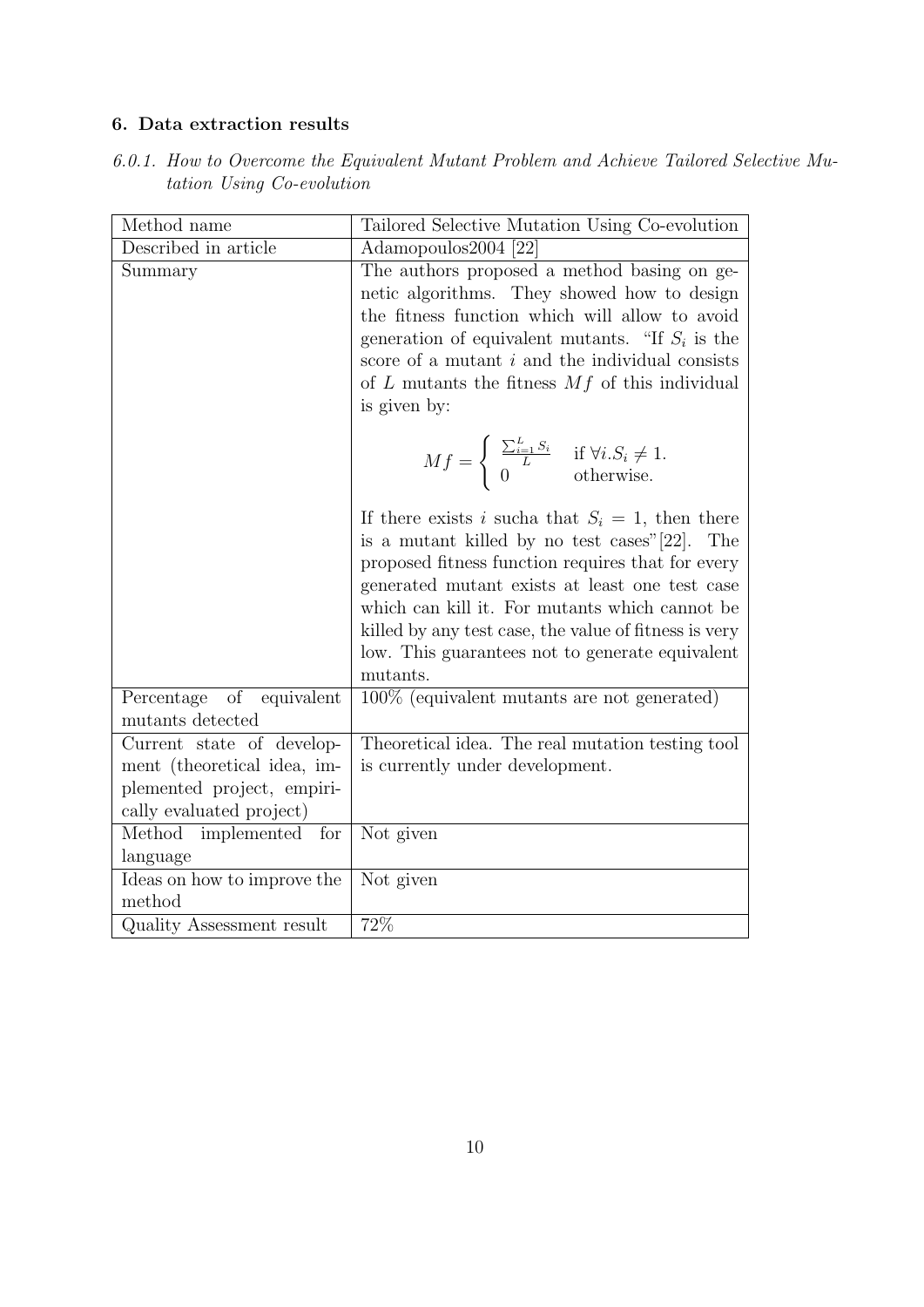| Method name                 | Using Compiler Optimization Techniques to De-    |
|-----------------------------|--------------------------------------------------|
|                             | tect Equivalent Mutants                          |
| Described in article        | Baldwin1979 [13]                                 |
| Summary                     | The authors proposed an approach that uses       |
|                             | compiler optimization techniques to detect       |
|                             | equivalent mutants. The approach is based        |
|                             | on the idea that the optimization procedure of   |
|                             | source code will produce an equivalent applica-  |
|                             | tion, so an equivalent mutant should be detected |
|                             | by optimization or reverse ("de-optimization")   |
|                             | process. They proposed six types of heuristics:  |
|                             | Constant Propagation, Invariant Propagation,     |
|                             | Common Subexpression Elimination, Recogni-       |
|                             | tion of Loop Invariants, Hoisting and Sinking,   |
|                             | Dead Code Detection.                             |
| Percentage of equivalent    | Not given                                        |
| mutants detected            |                                                  |
| Current state of develop-   | Theoretical idea                                 |
| ment (theoretical idea, im- |                                                  |
| plemented project, empiri-  |                                                  |
| cally evaluated project)    |                                                  |
| Method implemented for      | Fortran                                          |
| language                    |                                                  |
| Ideas on how to improve the | Not given                                        |
| method                      |                                                  |
| Quality Assessment result   | 72%                                              |

6.0.2. Heuristics for Determining Equivalence of Program Mutations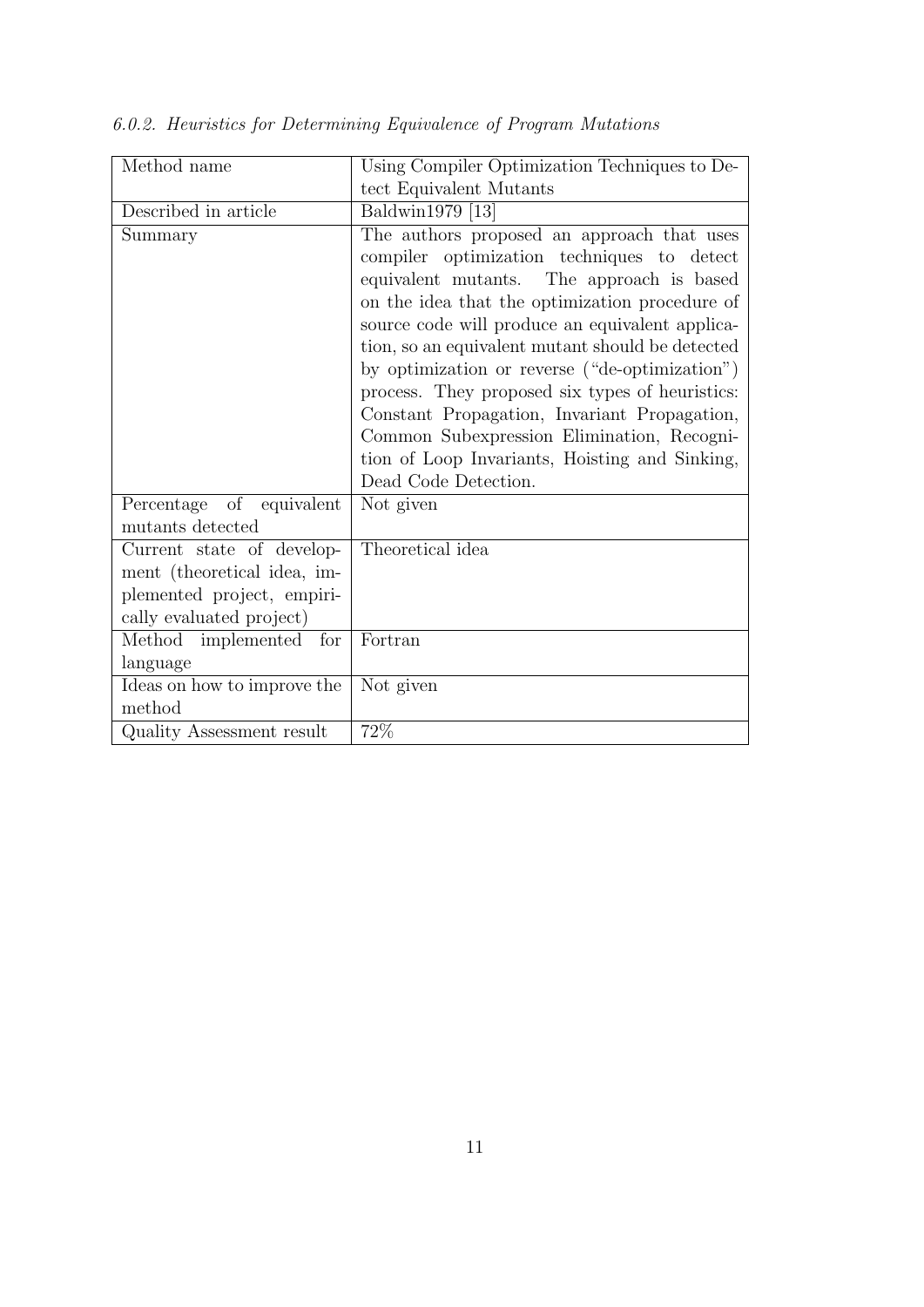| Method name                                  | Lesar model-checker used for eliminating equiv-                                                                                                                                                                                                                                                                                                                                                                                                                                                                                 |
|----------------------------------------------|---------------------------------------------------------------------------------------------------------------------------------------------------------------------------------------------------------------------------------------------------------------------------------------------------------------------------------------------------------------------------------------------------------------------------------------------------------------------------------------------------------------------------------|
|                                              | alent mutant                                                                                                                                                                                                                                                                                                                                                                                                                                                                                                                    |
| Described in article                         | Bousquet $2008$ [23]                                                                                                                                                                                                                                                                                                                                                                                                                                                                                                            |
| Summary                                      | It is possible to construct proofs about the pro-<br>grams, since Lustre is based on mathematical<br>foundation. The authors used LESAR [24, 25],<br>a model-checker for Lustre which can be used<br>prove the correctness of an application or to<br>compare two programs. It needs "a verifica-<br>tion program that is a comparison of the mutant<br>and the original programs. When some environ-<br>ment description is provided with the original<br>program, it is possible to consider the mutant-<br>equivalency"[23]. |
| Percentage of equivalent<br>mutants detected | Not given                                                                                                                                                                                                                                                                                                                                                                                                                                                                                                                       |
| Current state of develop-                    | Implemented tool (Alien-V). Empirically evalu-                                                                                                                                                                                                                                                                                                                                                                                                                                                                                  |
| ment (theoretical idea, im-                  | ated only with 8 very small programs.                                                                                                                                                                                                                                                                                                                                                                                                                                                                                           |
| plemented project, empiri-                   |                                                                                                                                                                                                                                                                                                                                                                                                                                                                                                                                 |
| cally evaluated project)                     |                                                                                                                                                                                                                                                                                                                                                                                                                                                                                                                                 |
| Method implemented<br>for                    | Lustre                                                                                                                                                                                                                                                                                                                                                                                                                                                                                                                          |
| language                                     |                                                                                                                                                                                                                                                                                                                                                                                                                                                                                                                                 |
| Ideas on how to improve the                  | Solve problems for some programs dealing with                                                                                                                                                                                                                                                                                                                                                                                                                                                                                   |
| method                                       | integers.                                                                                                                                                                                                                                                                                                                                                                                                                                                                                                                       |
| Quality Assessment result                    | 95%                                                                                                                                                                                                                                                                                                                                                                                                                                                                                                                             |

6.0.3. Towards Mutation Analysis for Lustre Programs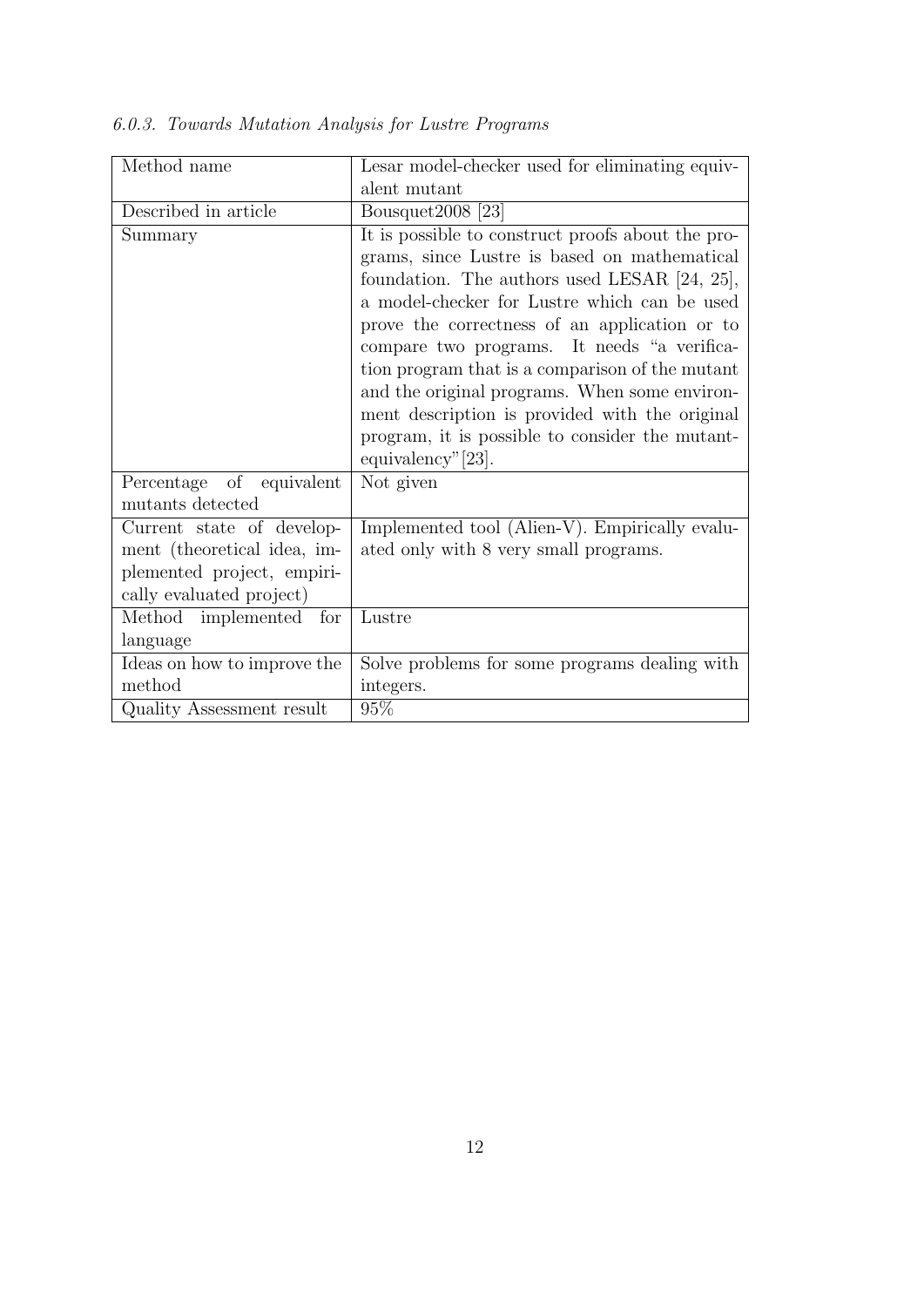| Method name                                                                                                        | Using semantic differences in terms of running                                                                                                                                                                                                                                                                                                                                                                                                                                                                                  |
|--------------------------------------------------------------------------------------------------------------------|---------------------------------------------------------------------------------------------------------------------------------------------------------------------------------------------------------------------------------------------------------------------------------------------------------------------------------------------------------------------------------------------------------------------------------------------------------------------------------------------------------------------------------|
|                                                                                                                    | profile to detect non-equivalent mutants                                                                                                                                                                                                                                                                                                                                                                                                                                                                                        |
| Described in article                                                                                               | Ellims2007 [26]                                                                                                                                                                                                                                                                                                                                                                                                                                                                                                                 |
| Summary                                                                                                            | This paper describes initial results from the re-<br>search on mutation tool for C language. Sug-<br>gestions for futer research are the most valuable<br>part of this work from the perspective of equiva-<br>lent mutants problem: "Firstly to look at possi-<br>bilities for altering programs to prevent difficult-<br>to-kill mutations being generated. Secondly to<br>look at other external visible effects of mutants<br>such as CPU usage, memory usage etc. as a<br>means of detecting non-equivalent mutants" [26]. |
| Percentage of equivalent<br>mutants detected                                                                       | Not given                                                                                                                                                                                                                                                                                                                                                                                                                                                                                                                       |
| Current state of develop-<br>ment (theoretical idea, im-<br>plemented project, empiri-<br>cally evaluated project) | Theoretical idea                                                                                                                                                                                                                                                                                                                                                                                                                                                                                                                |
| Method implemented for<br>language                                                                                 | Not Given                                                                                                                                                                                                                                                                                                                                                                                                                                                                                                                       |
| Ideas on how to improve the<br>method                                                                              | Not Given                                                                                                                                                                                                                                                                                                                                                                                                                                                                                                                       |
| Quality Assessment result                                                                                          | 75%                                                                                                                                                                                                                                                                                                                                                                                                                                                                                                                             |

6.0.4. The Csaw C Mutation Tool: Initial Results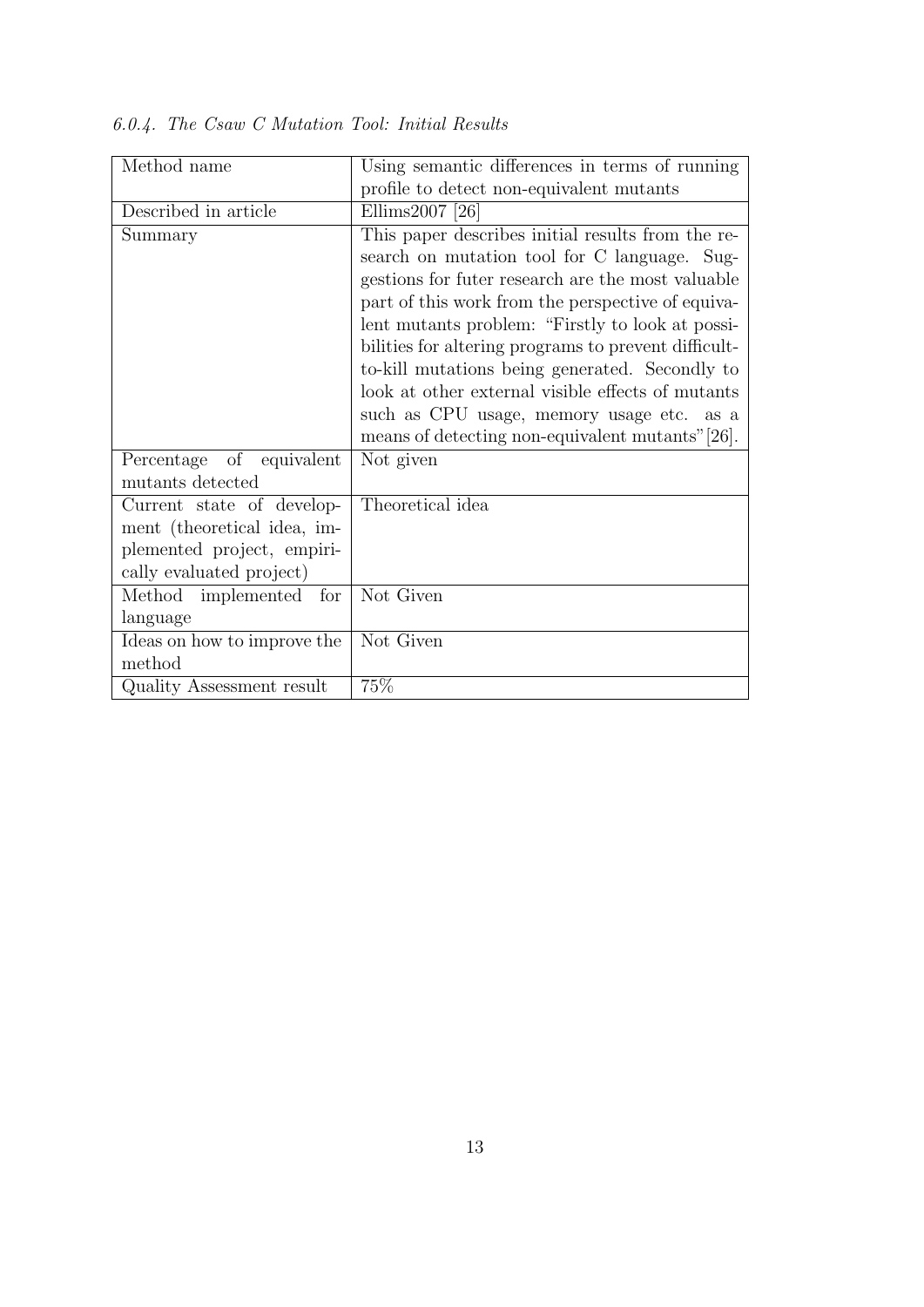| Method name                                                                                                        | The Impact of Equivalent Mutants on Coverage                                                                                                                                                                                                                                                                                                                                                                                                                                                                                                                                                                                                                                                                                                                                                                                                                                                                                                                                      |
|--------------------------------------------------------------------------------------------------------------------|-----------------------------------------------------------------------------------------------------------------------------------------------------------------------------------------------------------------------------------------------------------------------------------------------------------------------------------------------------------------------------------------------------------------------------------------------------------------------------------------------------------------------------------------------------------------------------------------------------------------------------------------------------------------------------------------------------------------------------------------------------------------------------------------------------------------------------------------------------------------------------------------------------------------------------------------------------------------------------------|
| Described in article                                                                                               | $Griun2009$ [14]                                                                                                                                                                                                                                                                                                                                                                                                                                                                                                                                                                                                                                                                                                                                                                                                                                                                                                                                                                  |
| Summary                                                                                                            | The authors proposed an approach which "mea-<br>sures changes in program behavior between the<br>mutant and the original version. One aspect<br>that is particularly easy to measure is control<br>flow: If a mutation alters the control flow of the<br>execution, different statements would be exe-<br>cuted in a different order - an impact that is easy<br>to detect using standard coverage measurement<br>techniques. $(\ldots)$ By comparing the coverage of<br>the original execution with the coverage of the<br>mutated execution, we can determine the cover-<br>age difference. () This measure is motivated<br>by the hypothesis that a mutation that has non-<br>local impact on the coverage is more likely to<br>change the observable behavior of the program.<br>$()$ if a mutation had impact on code coverage,<br>it was more likely to be non-equivalent; if it did<br>not have impact on code coverage, it was more<br>likely to be equivalent." $[14]$ . |
| Percentage<br>of<br>equivalent<br>mutants detected                                                                 | - (does not detect equivalent mutants - only sug-<br>gest them to the user)                                                                                                                                                                                                                                                                                                                                                                                                                                                                                                                                                                                                                                                                                                                                                                                                                                                                                                       |
| Current state of develop-<br>ment (theoretical idea, im-<br>plemented project, empiri-<br>cally evaluated project) | Implemented in a tool (JAVALANCHE [27]),<br>empirical evaluation only on one bigger project<br>(JAXEN).                                                                                                                                                                                                                                                                                                                                                                                                                                                                                                                                                                                                                                                                                                                                                                                                                                                                           |
| Method implemented<br>for<br>language                                                                              | Java                                                                                                                                                                                                                                                                                                                                                                                                                                                                                                                                                                                                                                                                                                                                                                                                                                                                                                                                                                              |
| Ideas on how to improve the<br>method                                                                              | Consider alternative impact measures                                                                                                                                                                                                                                                                                                                                                                                                                                                                                                                                                                                                                                                                                                                                                                                                                                                                                                                                              |
| Quality Assessment result                                                                                          | 100%                                                                                                                                                                                                                                                                                                                                                                                                                                                                                                                                                                                                                                                                                                                                                                                                                                                                                                                                                                              |

6.0.5. The Impact of Equivalent Mutants on Coverage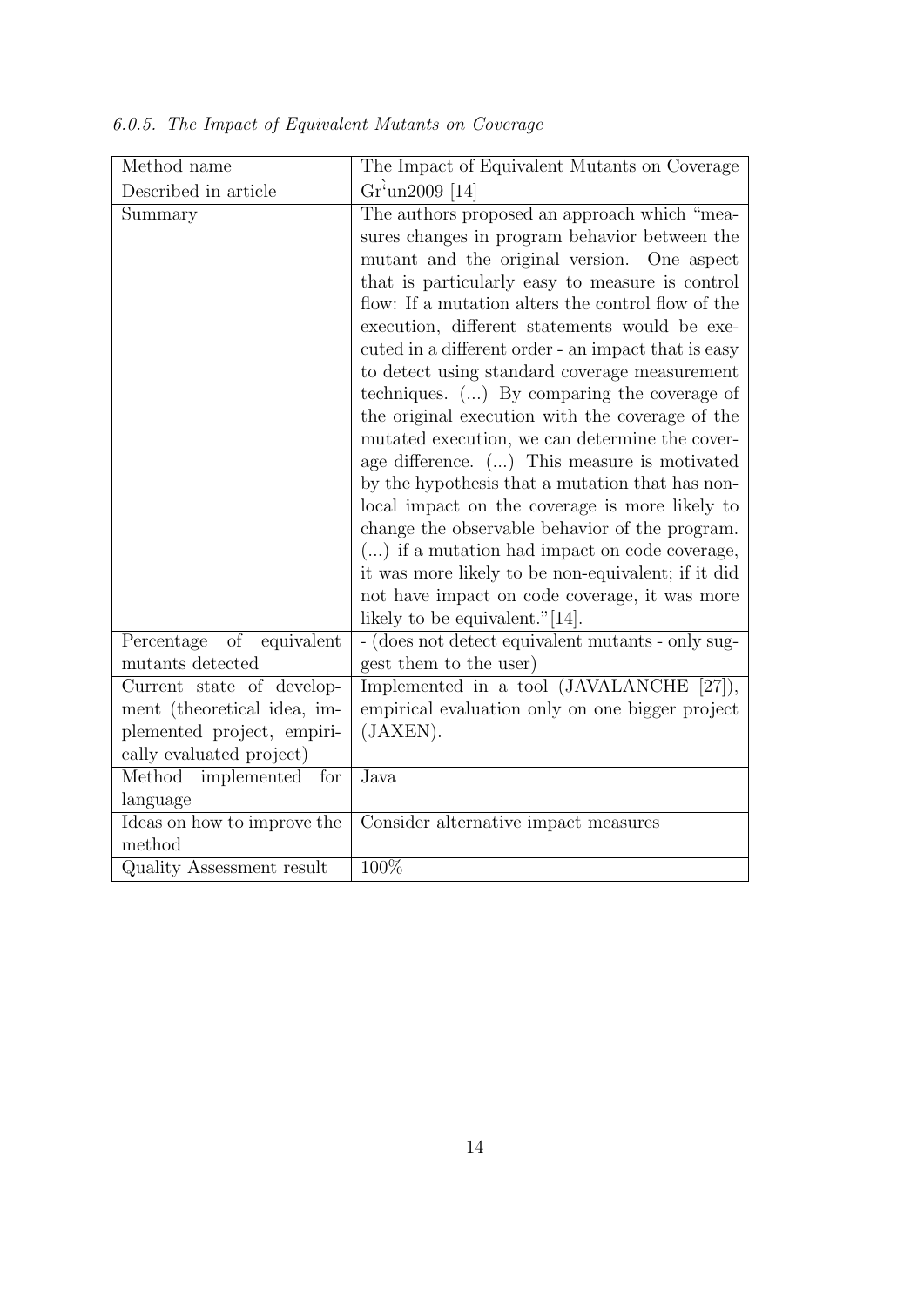| Method name                 | Avoiding equivalent mutants generation using       |
|-----------------------------|----------------------------------------------------|
|                             | program dependence analysis                        |
| Described in article        | Harman2001 [28]                                    |
| Summary                     | There are three approaches to the way in           |
|                             | which mutant can be inspected: strong (output-     |
|                             | based), weak (state-based) and firm (compares      |
|                             | programs in the probe point). An approach pro-     |
|                             | posed in this paper uses firm mutation testing     |
|                             | [29]. The authors assume that "mutants which"      |
|                             | fail to propagate 'corrupted data' to the inspec-  |
|                             | tion set at the probe point will be equivalent and |
|                             | should be avoided"[28].                            |
| Percentage of equivalent    | Not given                                          |
| mutants detected            |                                                    |
| Current state of develop-   | Theoretical idea                                   |
| ment (theoretical idea, im- |                                                    |
| plemented project, empiri-  |                                                    |
| cally evaluated project)    |                                                    |
| Method implemented for      | Not given                                          |
| language                    |                                                    |
| Ideas on how to improve the | To use this technique in tandem with constraint-   |
| method                      | based techniques.                                  |
| Quality Assessment result   | 89\%                                               |

6.0.6. The Relationship Between Program Dependence and Mutation Analysis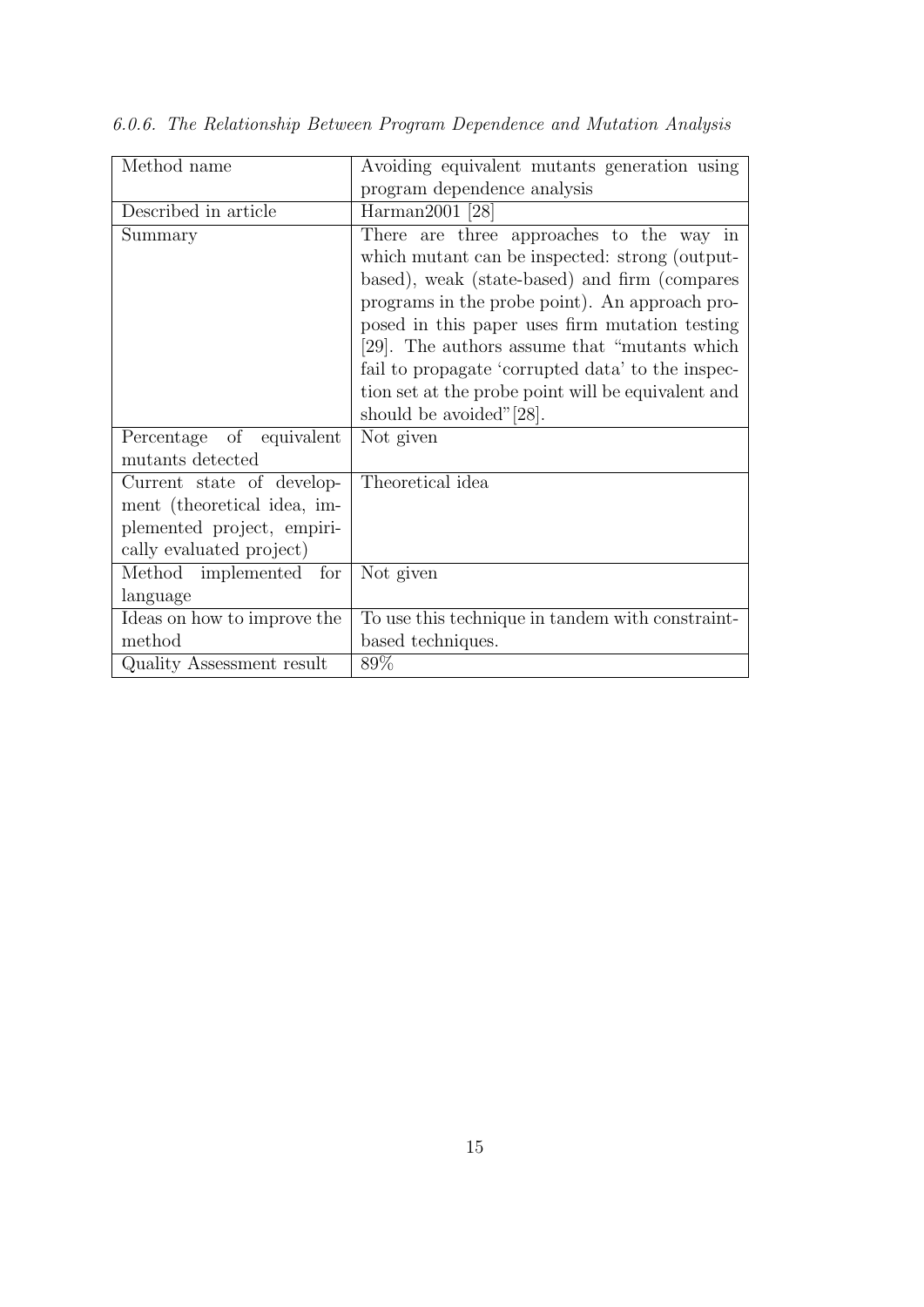| Method name                          | Using Program Slicing to Assist in the Detection                                                    |
|--------------------------------------|-----------------------------------------------------------------------------------------------------|
|                                      | of Equivalent Mutants                                                                               |
| Described in article                 | Hierons1999 [15]                                                                                    |
| Summary                              | In this article a new technique has been pro-<br>"Instead of attempting to answer the<br>posed.     |
|                                      | question of equivalence, the approach presented                                                     |
|                                      | here uses a program simplification process (pro-                                                    |
|                                      | gram slicing), attempting to create the simplest                                                    |
|                                      | program which denotes the question, this ap-                                                        |
|                                      | proach allows automation to be exploited in par-                                                    |
|                                      | tially answering the question.<br>The simplified                                                    |
|                                      | program is an approximate answer; the greater                                                       |
|                                      | the level of simplification, the closer the approxi-                                                |
|                                      | mation. While this does not answer the question                                                     |
|                                      | for the human analyst $()$ , it can reduce the ef-                                                  |
|                                      | fort involved in detecting equivalence. Where                                                       |
|                                      | the mutant is not equivalent, it can help the                                                       |
|                                      | tester find input that kills the mutant"[15].                                                       |
| Percentage<br>$\sigma$<br>equivalent | Not given, but the authors say that this method                                                     |
| mutants detected                     | and constraint solving approach [17, 18] "are                                                       |
|                                      | of equal power in detecting equivalent mutants.                                                     |
|                                      | The difference between the two approaches lies                                                      |
|                                      | in the way each handles cases where it is not                                                       |
|                                      | possible to decide whether the mutant is equiv-                                                     |
|                                      | alent, where amorphous slicing may offer addi-<br>tional assistance over that available through the |
|                                      | constraint based approach" [15].                                                                    |
| Current state of develop-            | Theoretical idea                                                                                    |
| ment (theoretical idea, im-          |                                                                                                     |
| plemented project, empiri-           |                                                                                                     |
| cally evaluated project)             |                                                                                                     |
| Method<br>implemented<br>for         | Not given                                                                                           |
| language                             |                                                                                                     |
| Ideas on how to improve the          | Using constraint solving approach and slicing to-                                                   |
| method                               | gether.                                                                                             |
| Quality Assessment result            | 89%                                                                                                 |

6.0.7. Using Program Slicing to Assist in the Detection of Equivalent Mutants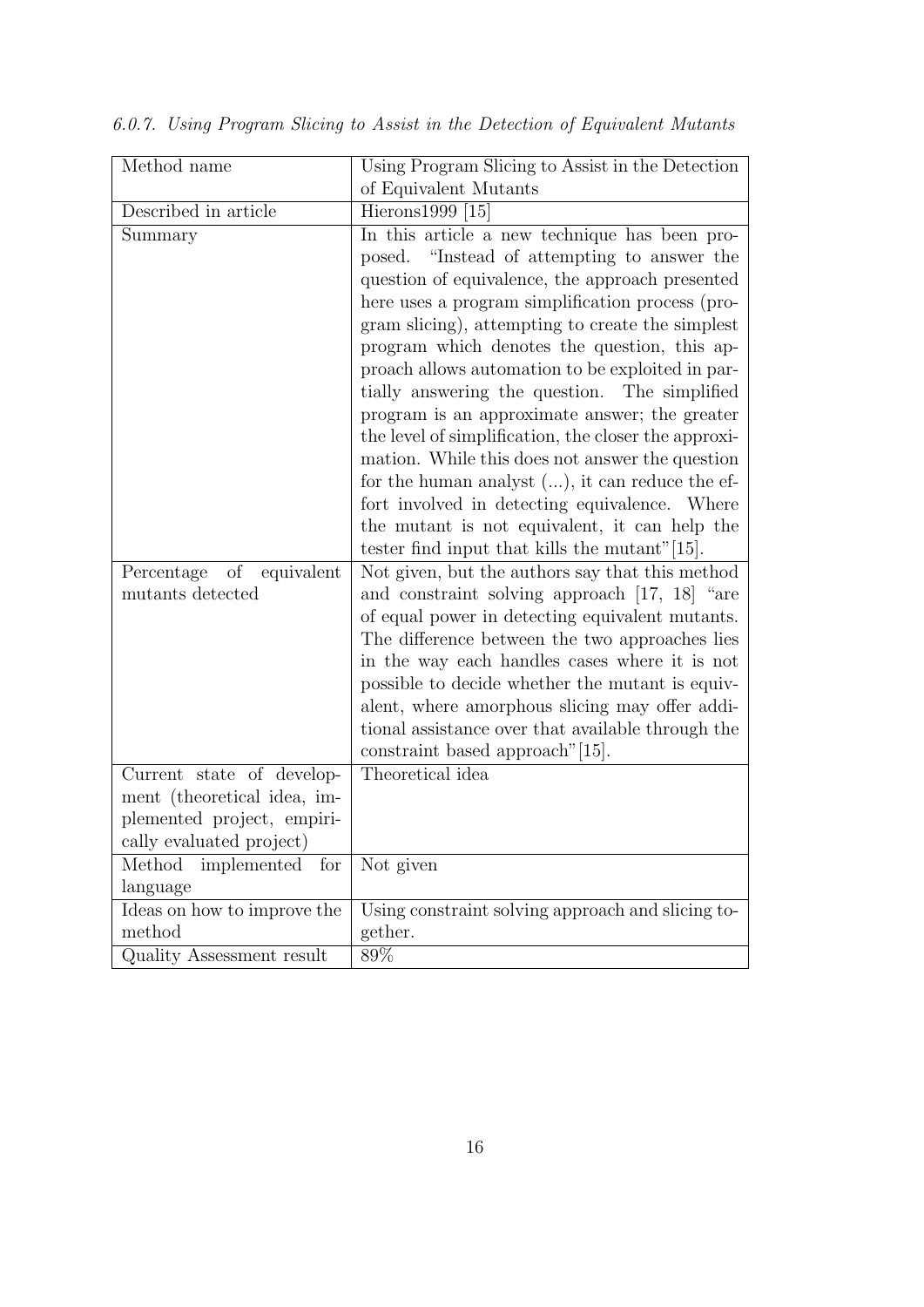# 6.0.8. Java Exception Mutation

| Method name                 | Java Exception Mutation                                |
|-----------------------------|--------------------------------------------------------|
| Described in article        | Ji2009 [30]                                            |
| Summary                     | The authors proposed a set of mutation opera-          |
|                             | tors only for Java exceptions. Because of that         |
|                             | they "have provided a methodology for CBR              |
|                             | (Catch Block Replacement) and CBI (Catch               |
|                             | <i>Block Insertion</i> ) to distinguish the equivalent |
|                             | mutant generated through semantic exception            |
|                             | hierarchy" [30].                                       |
| Percentage of equivalent    | 100\%                                                  |
| mutants detected            |                                                        |
| Current state of develop-   | Theoretical idea                                       |
| ment (theoretical idea, im- |                                                        |
| plemented project, empiri-  |                                                        |
| cally evaluated project)    |                                                        |
| Method implemented for      | Java                                                   |
| language                    |                                                        |
| Ideas on how to improve the | Not given                                              |
| method                      |                                                        |
| Quality Assessment result   | 78%                                                    |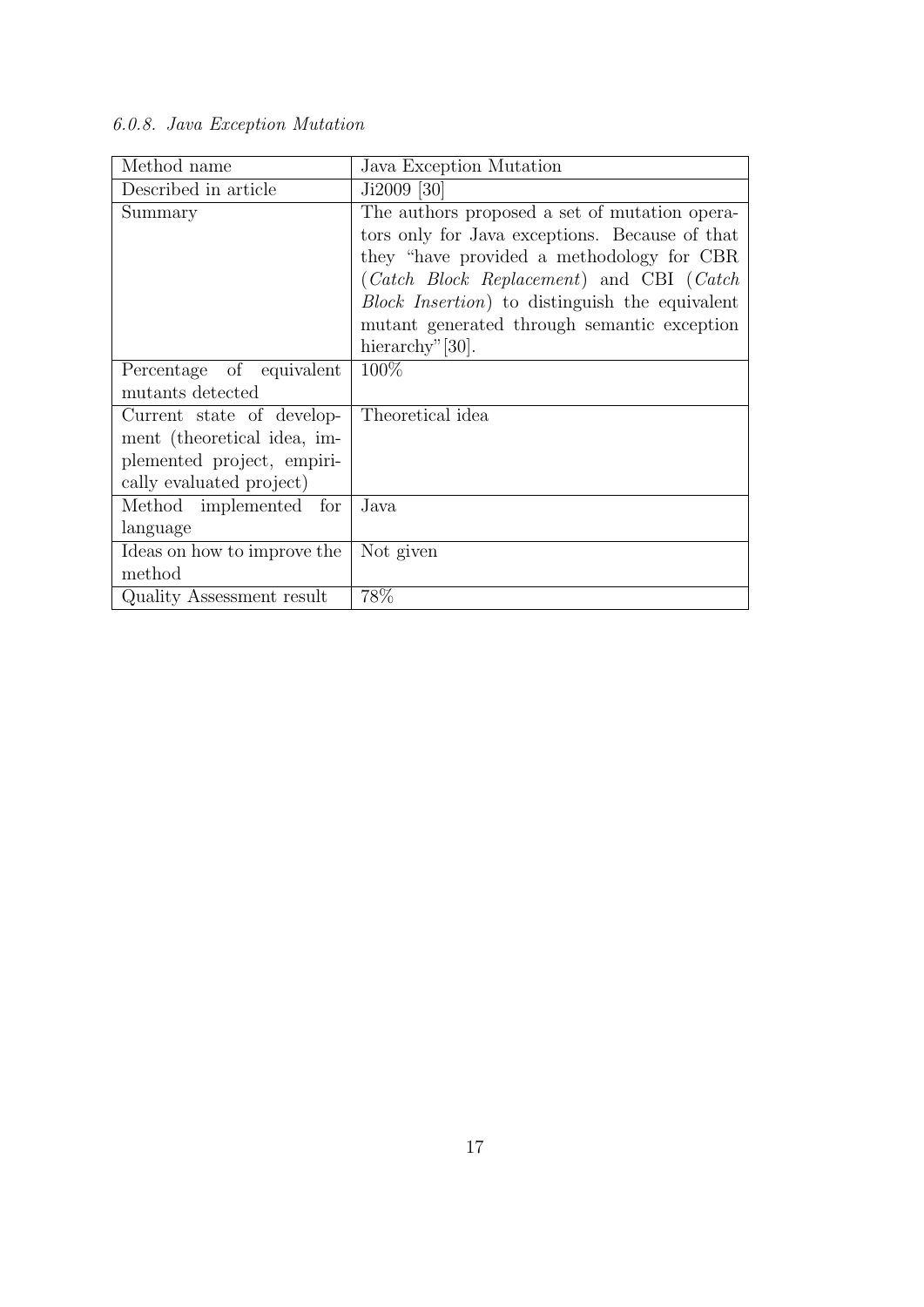|  |  |  | 6.0.9. Higher Order Mutation Testing |  |
|--|--|--|--------------------------------------|--|
|--|--|--|--------------------------------------|--|

| Method name                                                                                                        | <b>Higher Order Mutation Testing</b>                                                                                                                                                                                                                                                                                                                                                                                                                                                                                                                                                                                                                                     |
|--------------------------------------------------------------------------------------------------------------------|--------------------------------------------------------------------------------------------------------------------------------------------------------------------------------------------------------------------------------------------------------------------------------------------------------------------------------------------------------------------------------------------------------------------------------------------------------------------------------------------------------------------------------------------------------------------------------------------------------------------------------------------------------------------------|
| Described in article                                                                                               | Jia2009 [31]                                                                                                                                                                                                                                                                                                                                                                                                                                                                                                                                                                                                                                                             |
| Summary                                                                                                            | "This paper introduces a new paradigm for Mu-<br>tation Testing, which is called Higher Order<br>Mutation Testing (HOM Testing). Traditional<br>Mutation Testing considers only first order mu-<br>tants, created by the injection of a single fault.<br>Often these first order mutants denote trivial<br>faults that are easily killed. Higher order mu-<br>tants are created by the insertion of two or more<br>faults"[31]. The authors belive that High Or-<br>der Mutation Testing has three major benefits:<br>Increased subtlety, reduce test effort and, what<br>is the most important from the perspective of<br>equivalent mutants problem, reduce the number |
| Percentage of<br>equivalent                                                                                        | of generated equivalent mutants.<br>Not given                                                                                                                                                                                                                                                                                                                                                                                                                                                                                                                                                                                                                            |
| mutants detected                                                                                                   |                                                                                                                                                                                                                                                                                                                                                                                                                                                                                                                                                                                                                                                                          |
| Current state of develop-<br>ment (theoretical idea, im-<br>plemented project, empiri-<br>cally evaluated project) | Implemented (proof-of-concept)                                                                                                                                                                                                                                                                                                                                                                                                                                                                                                                                                                                                                                           |
| Method implemented for                                                                                             | $\rm C$                                                                                                                                                                                                                                                                                                                                                                                                                                                                                                                                                                                                                                                                  |
| language                                                                                                           |                                                                                                                                                                                                                                                                                                                                                                                                                                                                                                                                                                                                                                                                          |
| Ideas on how to improve the                                                                                        | Consider weak and firm High Order Mutation                                                                                                                                                                                                                                                                                                                                                                                                                                                                                                                                                                                                                               |
| method                                                                                                             | Testing.                                                                                                                                                                                                                                                                                                                                                                                                                                                                                                                                                                                                                                                                 |
| Quality Assessment result                                                                                          | 83\%                                                                                                                                                                                                                                                                                                                                                                                                                                                                                                                                                                                                                                                                     |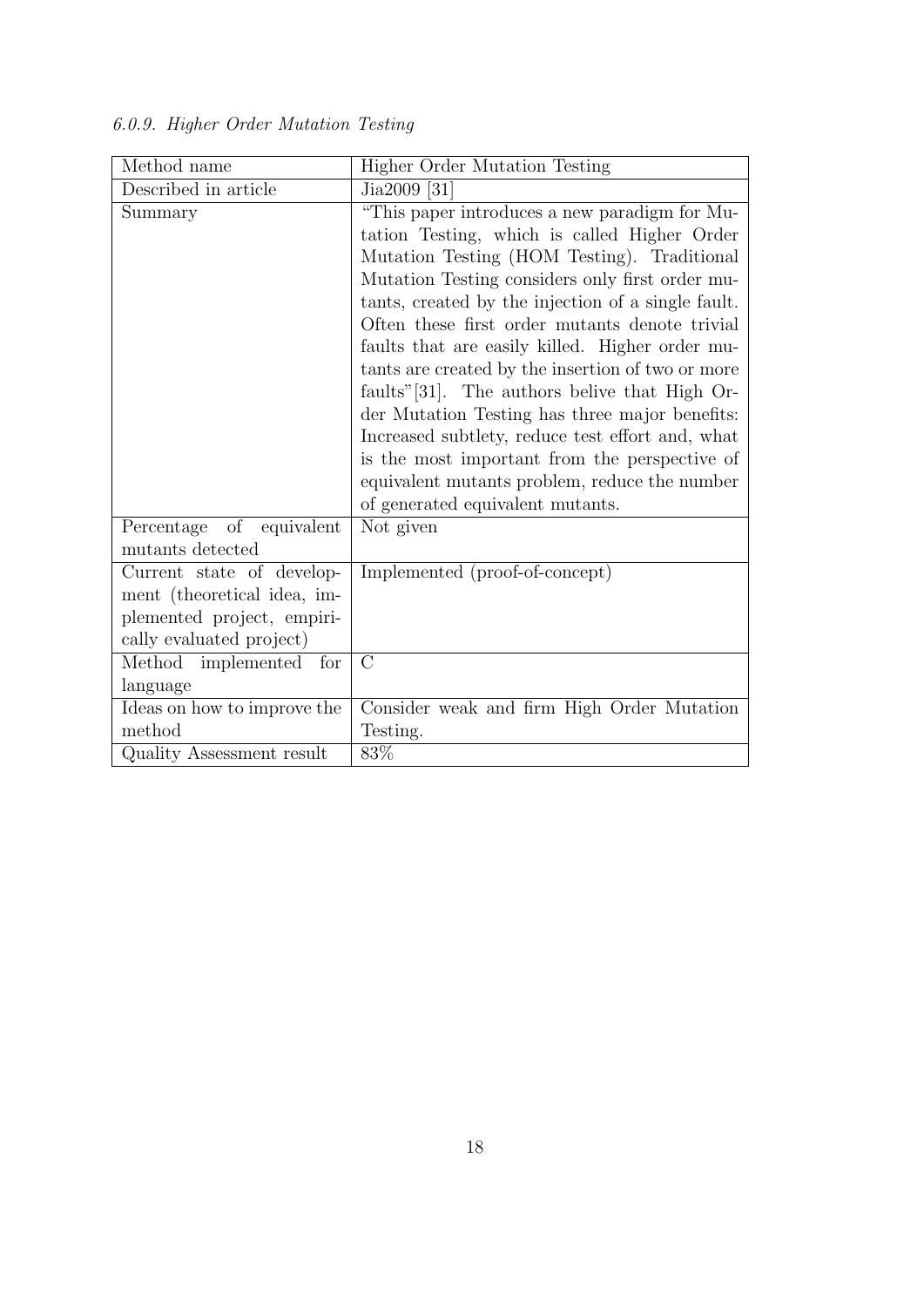| Method name                 |                                                  |
|-----------------------------|--------------------------------------------------|
| Described in article        | Jia2010 [2]                                      |
| Summary                     | This technical report presents current state-of- |
|                             | art in the field of Mutation Testing. One of the |
|                             | sections provides a comprehensive summary of     |
|                             | equivalent mutants detection techniques.         |
| Percentage of equivalent    |                                                  |
| mutants detected            |                                                  |
| Current state of develop-   |                                                  |
| ment (theoretical idea, im- |                                                  |
| plemented project, empiri-  |                                                  |
| cally evaluated project)    |                                                  |
| Method implemented for      |                                                  |
| language                    |                                                  |
| Ideas on how to improve the |                                                  |
| method                      |                                                  |
| Quality Assessment result   | 67%                                              |

6.0.10. An Analysis and Survey of the Development of Mutation Testing

6.0.11. Using a Fault Hierarchy to Improve the Efficiency of DNF Logic Mutation Testing

| Method name                 | Using a Fault Hierarchy to Improve the Effi-     |
|-----------------------------|--------------------------------------------------|
|                             | ciency of DNF Logic Mutation Testing             |
| Described in article        | Kaminski2009 [32]                                |
| Summary                     | Using weak mutation testing (state-based in-     |
|                             | spection) and a set of logic mutation operators  |
|                             | only allowed the authors to introduce a fault    |
|                             | class hierarchy. In this hierarchy they have se- |
|                             | lected operators which do not create equivalent  |
|                             | mutants.                                         |
| Percentage of equivalent    | Not given (this technique does not generate      |
| mutants detected            | equivalent mutants)                              |
| Current state of develop-   | Empirically evaluated project (only on one       |
| ment (theoretical idea, im- | $project - TCAS)$                                |
| plemented project, empiri-  |                                                  |
| cally evaluated project)    |                                                  |
| Method implemented for      | Java.                                            |
| language                    |                                                  |
| Ideas on how to improve the | Not given                                        |
| method                      |                                                  |
| Quality Assessment result   | 85%                                              |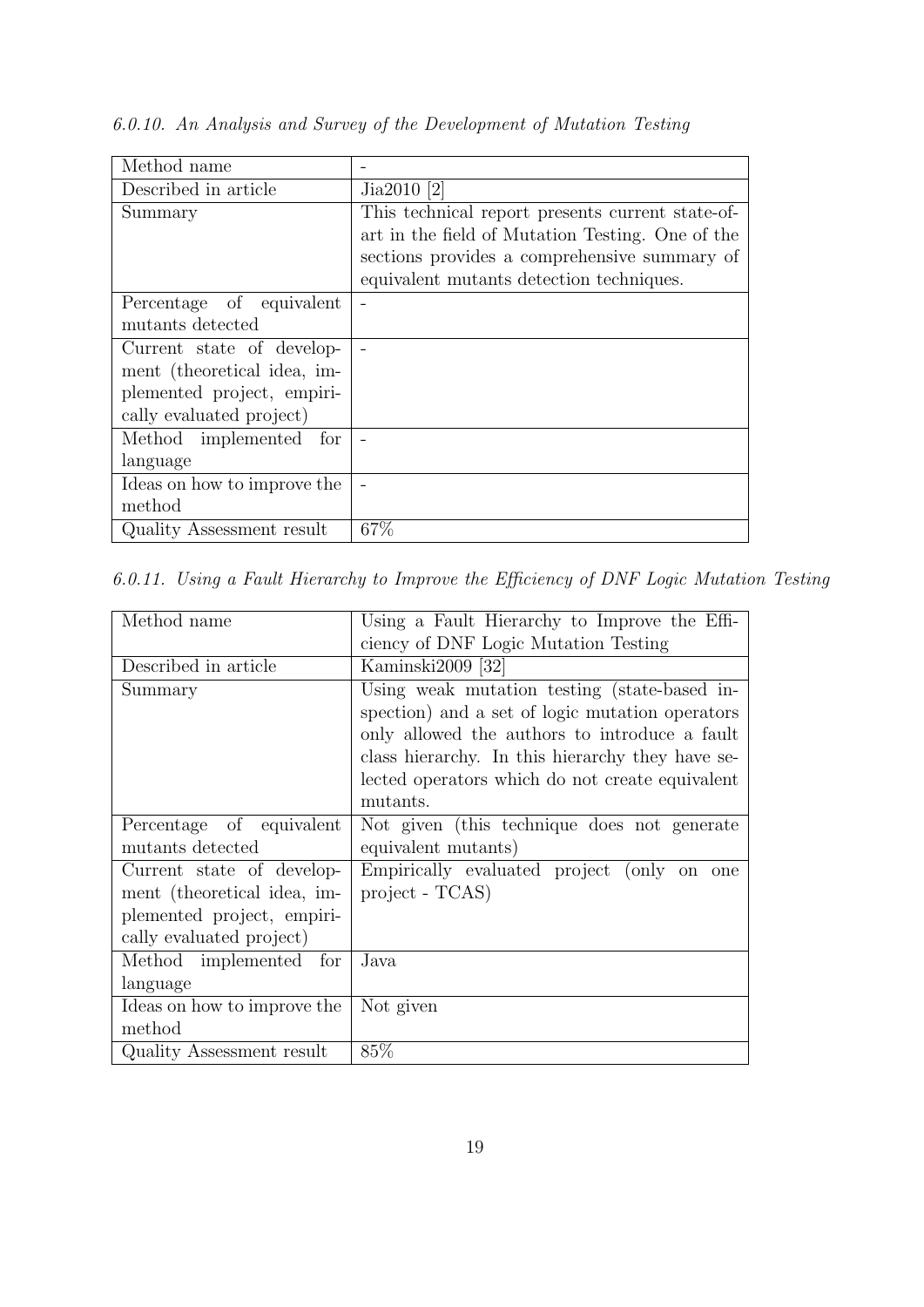| Method name                 |                                                      |
|-----------------------------|------------------------------------------------------|
| Described in article        | Kintis2010 [33]                                      |
| Summary                     | "In this paper several second order mutation"        |
|                             | testing strategies are introduced, assessed and      |
|                             | compared along with weak mutation against            |
|                             | strong. () The experimental assessment of            |
|                             | weak mutation suggests that it reduces signif-       |
|                             | icantly the number of the produced equivalent        |
|                             | mutants on the one hand and that the test cri-       |
|                             | terion it provides is not as weak as is thought to   |
|                             | be on the other" $[33]$ .                            |
| Percentage of equivalent    | Instead of detecting equivalent mutants, Higher      |
| mutants detected            | Order Mutation Testing aims to reduce the num-       |
|                             | ber of generated equivalent mutants. This re-        |
|                             | duction varies from 65,5% for $HDom(50\%)$ to        |
|                             | 86,8% for <i>SDomF</i> strategy (both belongs to Hy- |
|                             | brid Strategies) with the loss of test effectiveness |
|                             | from only 1,75% for $HDom(50\%)$ to 4,2% for         |
|                             | $SDomF$ .                                            |
| Current state of develop-   | Empirically evaluated project on fifteen small       |
| ment (theoretical idea, im- | programs (from 11 to 47 lines of code)               |
| plemented project, empiri-  |                                                      |
| cally evaluated project)    |                                                      |
| Method implemented for      | Java                                                 |
| language                    |                                                      |
| Ideas on how to improve the | Not given                                            |
| method                      |                                                      |
| Quality Assessment result   | 91%                                                  |

6.0.12. Evaluating Mutation Testing Alternatives: A Collateral Experiment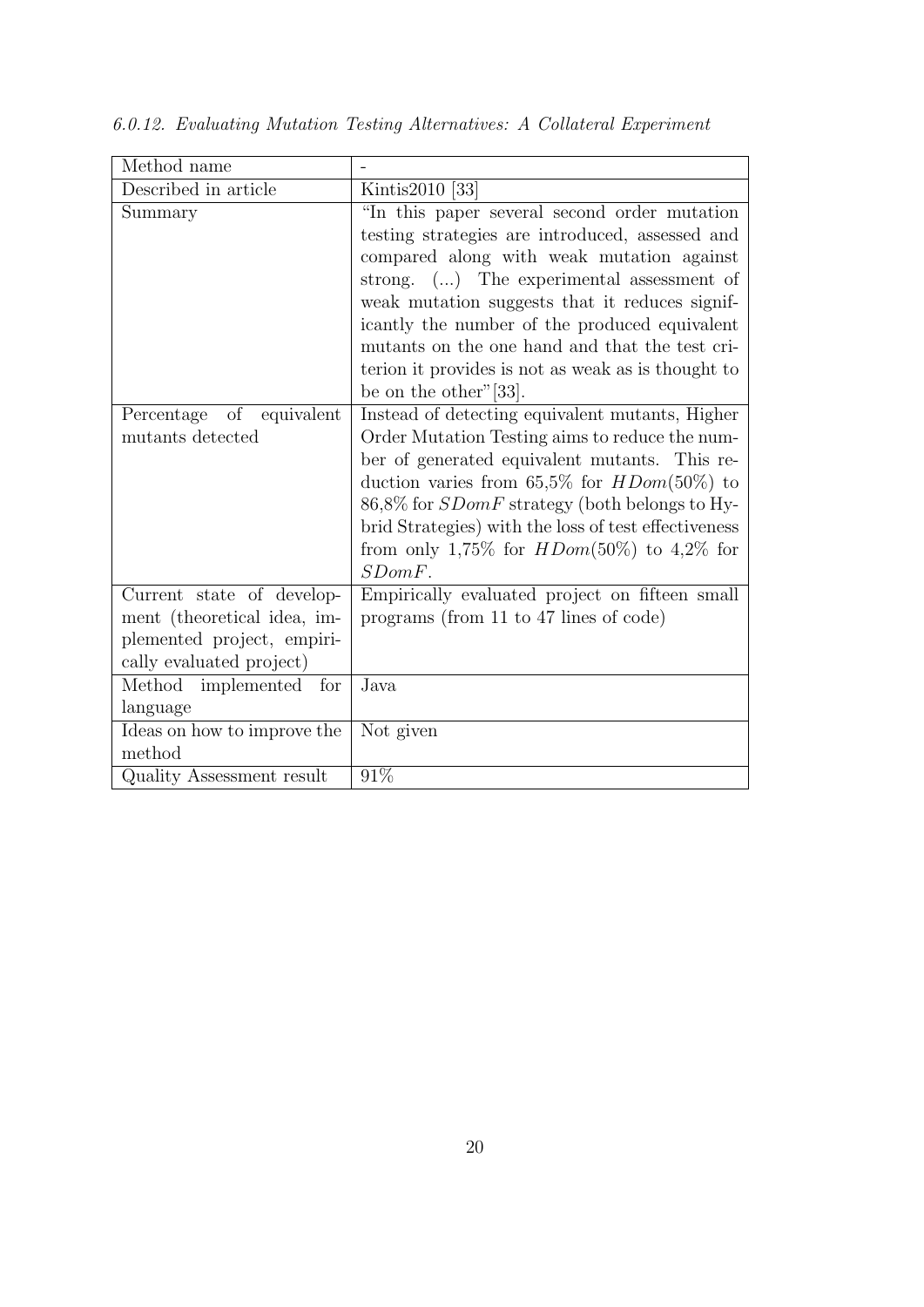| Method name                 | Margrave's change-impact analysis               |
|-----------------------------|-------------------------------------------------|
| Described in article        | Martin2007 [34]                                 |
| Summary                     | In this paper Margrave [35], a change-impact    |
|                             | analysis tool was used to detect equivalent mu- |
|                             | tants among generated mutants. The authors      |
|                             | originally believed "equivalent mutant detec-   |
|                             | tion to be an important efficiency improvement  |
|                             | though they found in practice that evaluating   |
|                             | requests and comparing responses to be com-     |
|                             | putationally cheaper than performing change-    |
|                             | impact analysis with Margrave. Furthermore,     |
|                             | limitations of Margrave prevented the detection |
|                             | of equivalent mutants for mutation operators on |
|                             | conditions and some combining algorithms"[34].  |
| Percentage of equivalent    | Not given                                       |
| mutants detected            |                                                 |
| Current state of develop-   | Implemented project (only a proof-of-concept)   |
| ment (theoretical idea, im- |                                                 |
| plemented project, empiri-  |                                                 |
| cally evaluated project)    |                                                 |
| Method implemented for      | XACML policies                                  |
| language                    |                                                 |
| Ideas on how to improve the | Not given                                       |
| method                      |                                                 |
| Quality Assessment result   | 78%                                             |

6.0.13. A Fault Model and Mutation Testing of Access Control Policies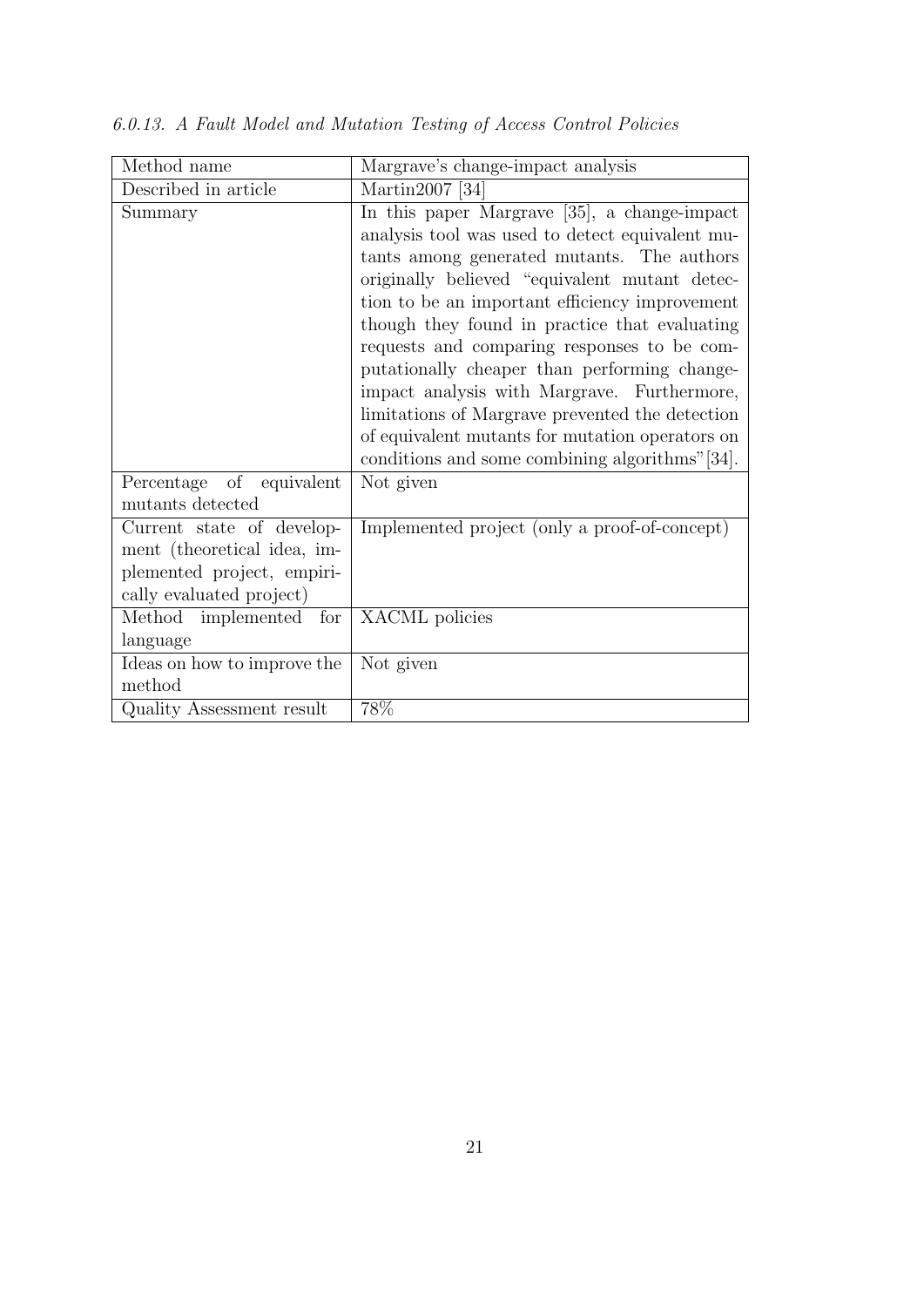| Method name                 | Selective Mutation                                   |
|-----------------------------|------------------------------------------------------|
| Described in article        | Mresa1999 [36]                                       |
| Summary                     | The authors proposed a different type of selec-      |
|                             | tive mutation (reduction in the number of mu-        |
|                             | tants by reducing the number of applied muta-        |
|                             | tion operators). "Instead of trying to achieve a     |
|                             | small loss of test effectiveness, they also took the |
|                             | cost of detecting equivalent mutants into consid-    |
|                             | eration. In their work, each mutation operator is    |
|                             | assigned a score which is computed by its value      |
|                             | and cost. Their results indicated that it was pos-   |
|                             | sible to reduce the number of equivalent mutants     |
|                             | while maintaining effectiveness" $[2]$ .             |
| Percentage of equivalent    | Not given.                                           |
| mutants detected            |                                                      |
| Current state of develop-   | Empirically evaluated project (on 11 small pro-      |
| ment (theoretical idea, im- | grams)                                               |
| plemented project, empiri-  |                                                      |
| cally evaluated project)    |                                                      |
| Method implemented for      | Fortran 77                                           |
| language                    |                                                      |
| Ideas on how to improve the | Not given                                            |
| method                      |                                                      |
| Quality Assessment result   | 85%                                                  |

6.0.14. Efficiency of mutation operators and selective mutation strategies: An empirical study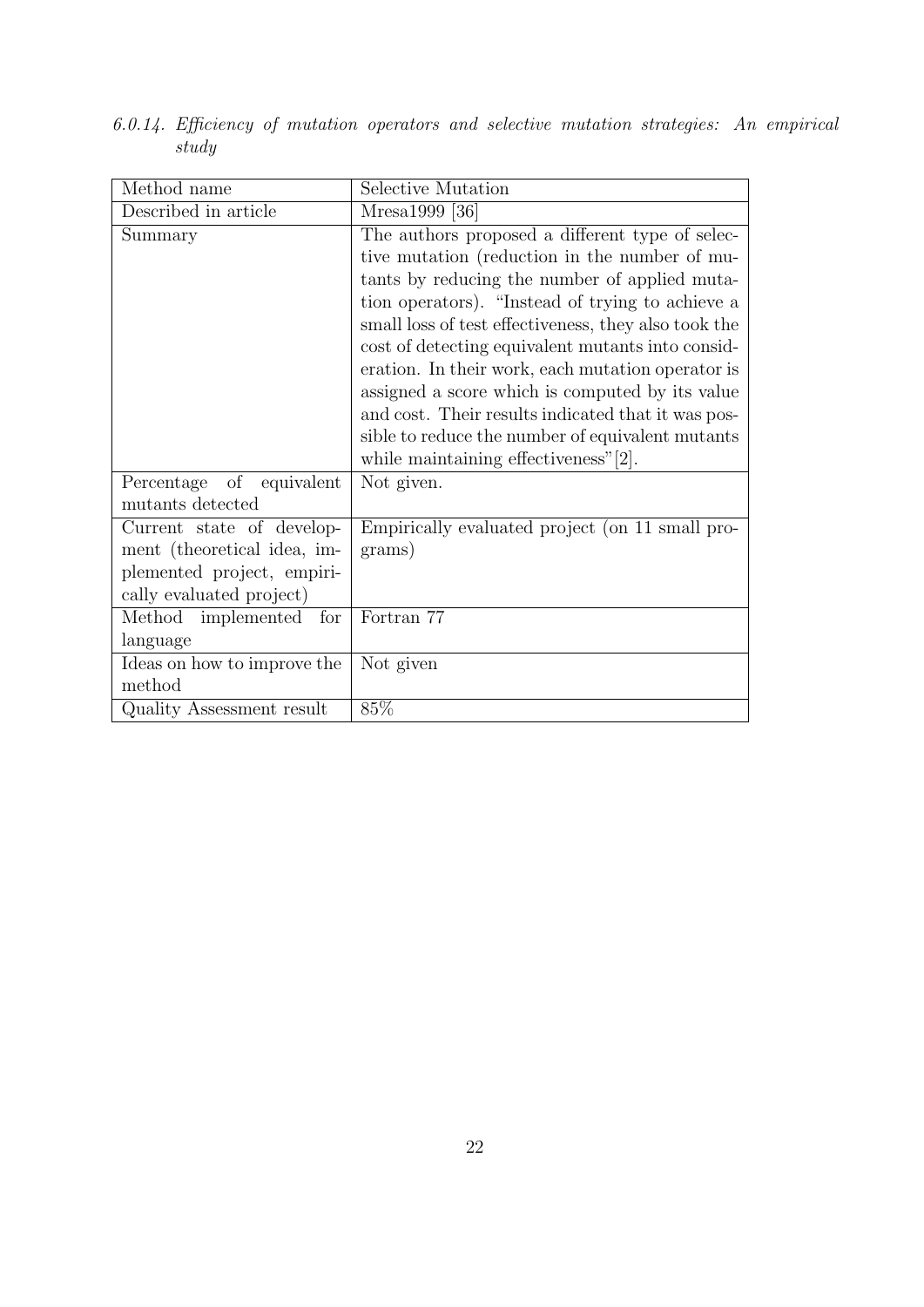| Method name                 | <b>Higher Order Mutation Testing</b>                 |
|-----------------------------|------------------------------------------------------|
| Described in article        | Offutt1992 [37]                                      |
| Summary                     | This is the first paper where higher order mu-       |
|                             | tation testing was proposed. The author con-         |
|                             | sider impact of coupling effect to support muta-     |
|                             | tion testing. "The coupling effect hypothesizes      |
|                             | that test data sets that detect simple types of      |
|                             | faults are sensitive enough to detect more com-      |
|                             | plex types of faults. () The major conclusion        |
|                             | from this investigation is the fact that by explic-  |
|                             | itly testing for simple faults, we are also implic-  |
|                             | itly testing for more complicated faults, giving     |
|                             | us confidence that fault-based testing is an ef-     |
|                             | fective way to test software" [37].                  |
| Percentage of<br>equivalent | Not Given, but from the generated 2-order mu-        |
| mutants detected            | tants only from $0.53\%$ to $1.4\%$ were equivalent. |
|                             | Comparing to 1-order mutants it is significantly     |
|                             | better result.                                       |
| Current state of develop-   | Empirically evaluated project (3 small programs      |
| ment (theoretical idea, im- | - from 16 to 28 lines of code)                       |
| plemented project, empiri-  |                                                      |
| cally evaluated project)    |                                                      |
| Method implemented<br>for   | Fortran 77                                           |
| language                    |                                                      |
| Ideas on how to improve the | Not Given                                            |
| method                      |                                                      |
| Quality Assessment result   | 82%                                                  |

6.0.15. Investigations of the Software Testing Coupling Effect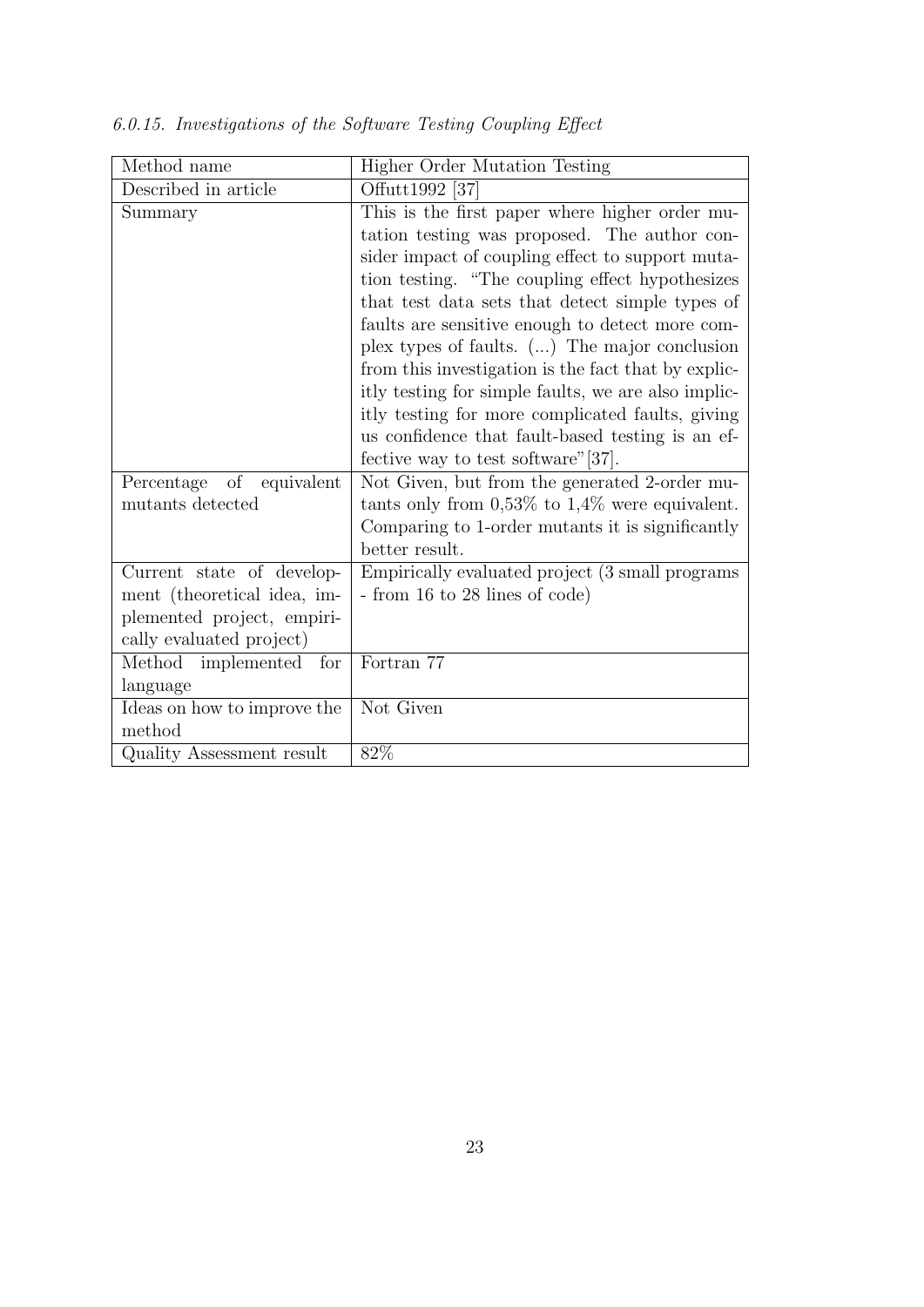| Method name                 | Complier optimizations to detect equivalent mu-  |
|-----------------------------|--------------------------------------------------|
|                             | tants                                            |
| Described in article        | Offutt1994 [16]                                  |
| Summary                     | The authors proposed algorithms for determin-    |
|                             | ing classes of equivalent mutants. "These al-    |
|                             | gorithms are based on data flow analysis and     |
|                             | six compiler optimization techniques" [16]: Dead |
|                             | Code Detection, Constant Propagation, Invari-    |
|                             | ant Propagation, Common Subexpression De-        |
|                             | tection, Loop Invariant Detection and Hoist-     |
|                             | ing and Sinking. "The key intuition behind       |
|                             | this approach is that many equivalent mutants    |
|                             | are, in some sense, either optimizations or de-  |
|                             | optimizations of the original program.<br>The    |
|                             | transformations produced from code optimizers    |
|                             | result in equivalent programs. When an equiv-    |
|                             | alent mutant satisfies a code optimization rule, |
|                             | algorithms can detect that the mutant is in fact |
|                             | equivalent"[16].                                 |
| Percentage of equivalent    | About $10\%$ , with $25\%$ standard deviation    |
| mutants detected            |                                                  |
| Current state of develop-   | Empirically evaluated project (15 small pro-     |
| ment (theoretical idea, im- | grams - from about 5 to 52 executable state-     |
| plemented project, empiri-  | ments)                                           |
| cally evaluated project)    |                                                  |
| Method implemented for      | Fortran 77                                       |
| language                    |                                                  |
| Ideas on how to improve the | Treating elements of an array as individual data |
| method                      | items, further analysis of loops and using pro-  |
|                             | gram slicing.                                    |
| Quality Assessment result   | 100%                                             |

6.0.16. Using Compiler Optimization Techniques to Detect Equivalent Mutants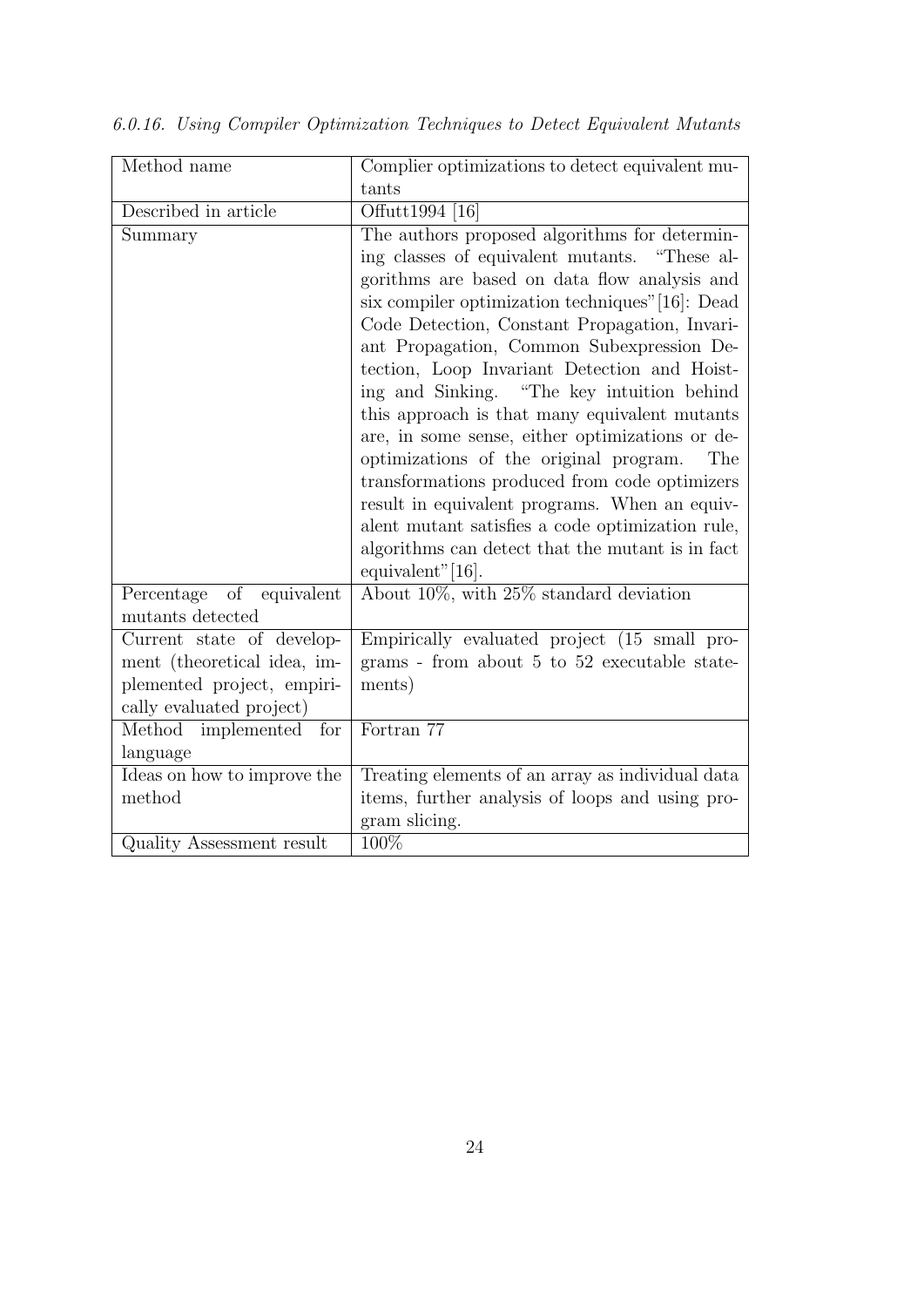| Method name                 | Detecting Equivalent Mutants and the Feasible      |
|-----------------------------|----------------------------------------------------|
|                             | Path Problem                                       |
| Described in article        | Offutt1996 [17], Offutt1997 [18]                   |
| Summary                     | "Constraint-based testing (CBT) [38] uses con-     |
|                             | straints for automatic test data generation. In    |
|                             | CBT, a constraint represents the conditions un-    |
|                             | der which a mutant will die. The technique in      |
|                             | this paper uses the fact that if a test case kills |
|                             | the mutant, the constraint system will be true.    |
|                             | If the constraint system cannot be true, then      |
|                             | there is no test case that can kill the mutant     |
|                             | and the mutant is equivalent. The general ap-      |
|                             | proach to using constraints to detect equivalent   |
|                             | mutants is to look for infeasibility in constraint |
|                             | systems" $[17, 18]$ .                              |
| Percentage of equivalent    | 47,63%                                             |
| mutants detected            |                                                    |
| Current state of develop-   | Implemented (proof-of-concept), empirically        |
| ment (theoretical idea, im- | evaluated on 11 small programs (from 11 to 30      |
| plemented project, empiri-  | executable statements)                             |
| cally evaluated project)    |                                                    |
| Method implemented<br>for   | Fortran 77                                         |
| language                    |                                                    |
| Ideas on how to improve the | Recognising infeasible constraints, having better  |
| method                      | constraints and/or analysing the execution after   |
|                             | the mutated statement                              |
| Quality Assessment result   | 100%                                               |

6.0.17. Detecting Equivalent Mutants and the Feasible Path Problem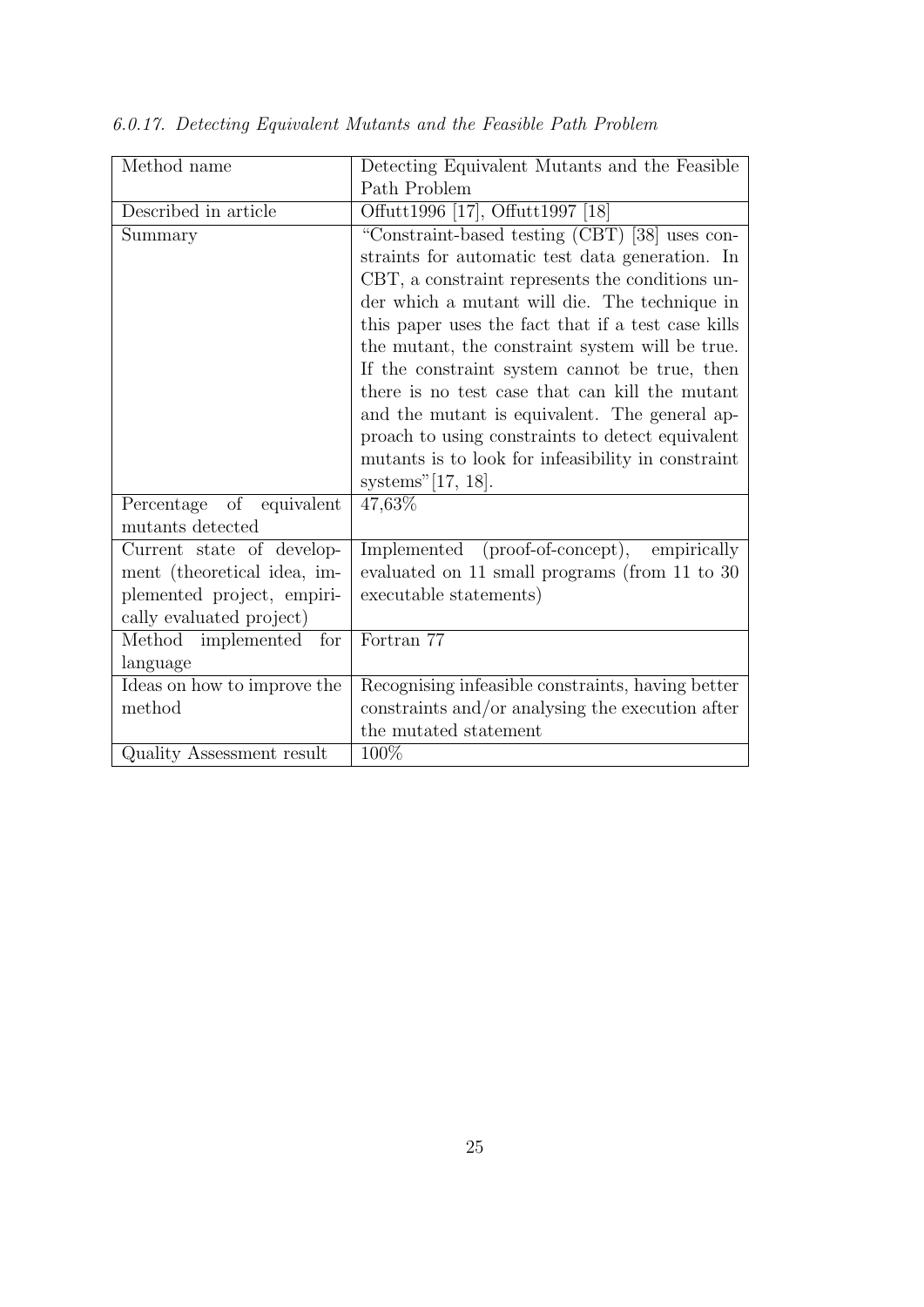| Method name                 | Using Equivalency Conditions to Eliminate          |
|-----------------------------|----------------------------------------------------|
|                             | Equivalent Mutants for Object Oriented Muta-       |
|                             | tion Operators                                     |
| Described in article        | Offutt2006 [39]                                    |
| Summary                     | "This paper introduces specific techniques for     |
|                             | Java class mutation operators that are adapted     |
|                             | from constraint solving approaches. Instead of     |
|                             | running in a 'post-processing mode', after mu-     |
|                             | tants are generated, $\dots$ MuJava integrates the |
|                             | equivalent mutation analysis with mutant gen-      |
|                             | eration, as suggested by Hierons, Harman and       |
|                             | Danicic [15]. MuJava implements specific, fo-      |
|                             | cused, heuristics that avoid equivalent mutants    |
|                             | for specific mutation operators. This approach     |
|                             | is based on equivalency conditions for mutation    |
|                             | operators, which in turn is based on the condi-    |
|                             | tions under which mutants are killed"[39]. The     |
|                             | authors defined equivalency conditions for six-    |
|                             | teen mutation class-level operators.               |
| Percentage of equivalent    | Not given                                          |
| mutants detected            |                                                    |
| Current state of develop-   | Implemented (as a part of MuJava [10]), applied    |
| ment (theoretical idea, im- | on 866 classes from six applications.              |
| plemented project, empiri-  |                                                    |
| cally evaluated project)    |                                                    |
| Method implemented for      | Java                                               |
| language                    |                                                    |
| Ideas on how to improve the | Identifying equivalency conditions for other       |
| method                      | class-level mutation operators.                    |
| Quality Assessment result   | $95\%$                                             |

6.0.18. The Class-Level Mutants of MuJava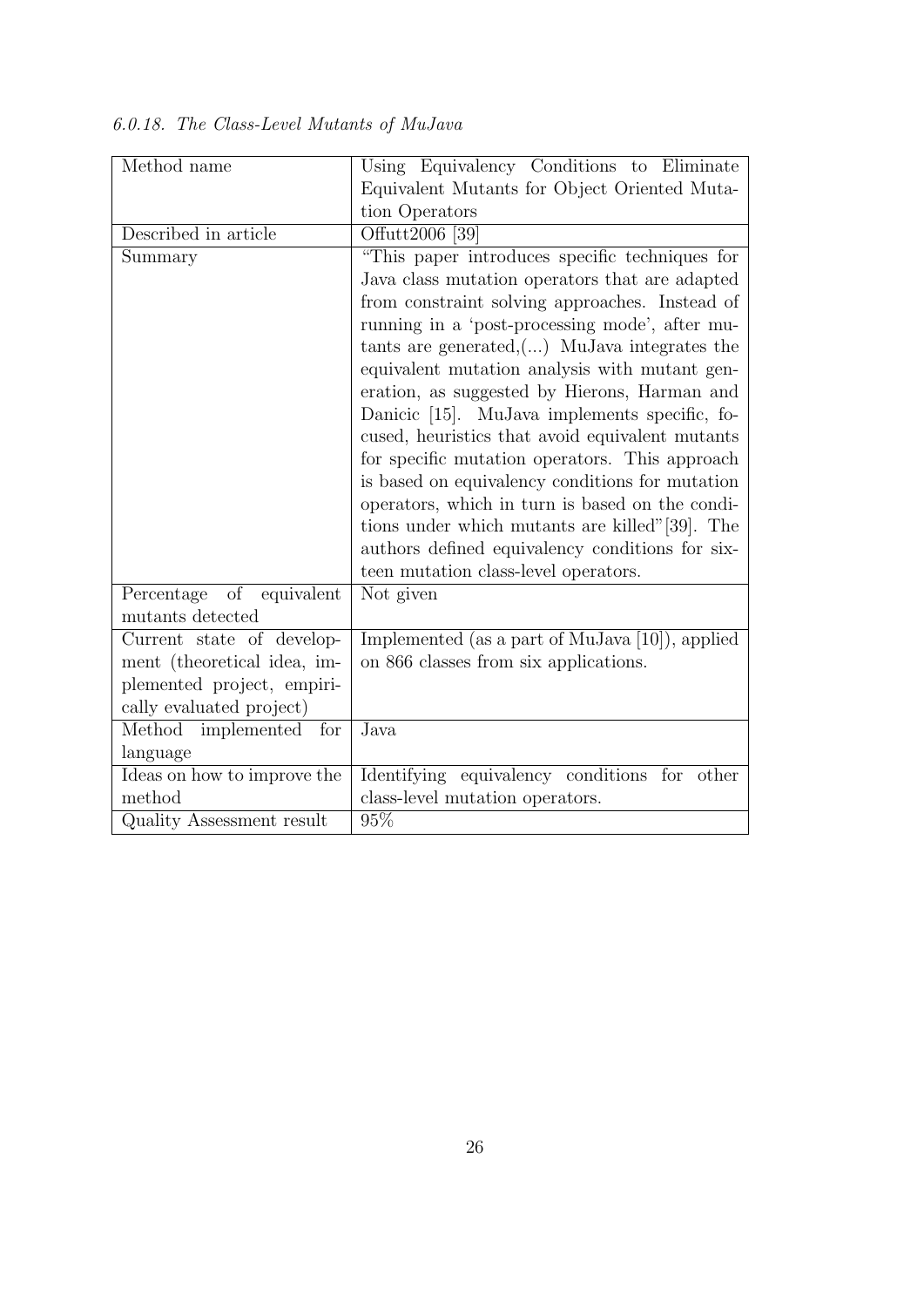| Method name                 |                                                      |
|-----------------------------|------------------------------------------------------|
| Described in article        | Papadakis2010 [40]                                   |
| Summary                     | "This paper presents an empirical study for us-      |
|                             | ing mutation testing and its first and second        |
|                             | order mutation variants. () The results ob-          |
|                             | tained indicate that first order strategies are      |
|                             | generally more effective at detecting faults, than   |
|                             | their second order rivals however, at a greater      |
|                             | cost. Second order strategies can drastically de-    |
|                             | crease the number of equivalent mutants intro-       |
|                             | duced and provide significant savings to both        |
|                             | numbers of produced mutants and required test        |
|                             | cases. The results suggest that a reduction of ap-   |
|                             | proximately $80\%$ to $90\%$ of the equivalent mu-   |
|                             | tants generated by second order strategies can       |
|                             | be tackled. Moreover, second order strategies        |
|                             | can accomplish reductions of roughly 30% of the      |
|                             | required test cases with approximately $10\%$ or     |
|                             | less on the loss of their fault detection ability    |
|                             | compared to strong mutation. Randomly select-        |
|                             | ing a percentage of first order mutants results      |
|                             | in a fault loss ranging from $26\%$ to $6\%$ for the |
|                             | methods Rand 10% to 60%. Their test reduc-           |
|                             | tions range from 60\% to 17\%\"\empty" [40].         |
| Percentage of<br>equivalent | Reduction of approx. $80\%$ to $90\%$ of the equiv-  |
| mutants detected            | alent mutants generated by second order strate-      |
|                             | gies.                                                |
| Current state of develop-   | Empirical evaluation on eight medium programs        |
| ment (theoretical idea, im- | (from $137$ to $513$ lines of code).                 |
| plemented project, empiri-  |                                                      |
| cally evaluated project)    |                                                      |
| Method implemented for      | $\mathcal{C}$                                        |
| language                    |                                                      |
| Ideas on how to improve the | Not given                                            |
| method                      |                                                      |
| Quality Assessment result   | $91\%$                                               |

6.0.19. An Empirical Evaluation of the First and Second Order Mutation Testing Strategies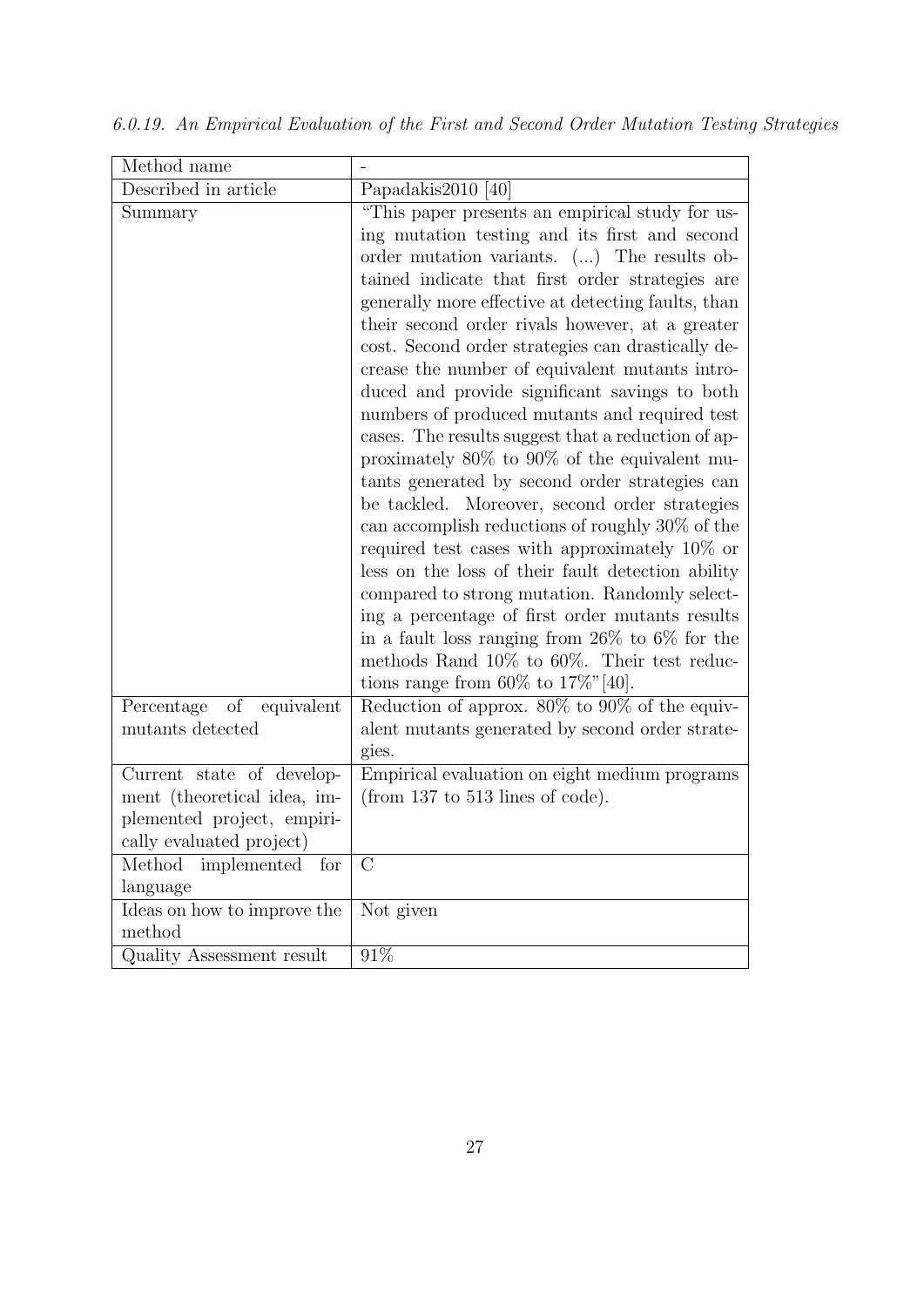| Method name                 | Impact of Dynamic Invariants                                          |
|-----------------------------|-----------------------------------------------------------------------|
| Described in article        | Schuler2009 [41]                                                      |
| Summary                     | Instead of detecting equivalent mutants directly,                     |
|                             | the authors proposed a technique which sug-                           |
|                             | gest the tester mutants which are probably non-                       |
|                             | equivalent. They "asses the impact of mutations"                      |
|                             | by checking dynamic invariants. () For each                           |
|                             | learned invariant, they insert statements into the                    |
|                             | bytecode that check for invariant violations be-                      |
|                             | fore and after a method. If an invariant is vi-                       |
|                             | olated, this is reported and the run resumes.                         |
|                             | $()$ If a mutant violates even very simple in-                        |
|                             | variants, it is more likely to be detectable by                       |
|                             | an actual test. When improving test suites, test                      |
|                             | managers therefore should focus on those sur-                         |
|                             | viving mutations that have the greatest impact<br>on invariants"[41]. |
| Percentage of equivalent    | Not given                                                             |
| mutants detected            |                                                                       |
| Current state of develop-   | Empirically evaluated project (on six programs).                      |
| ment (theoretical idea, im- | Implemented in JAXEN [27].                                            |
| plemented project, empiri-  |                                                                       |
| cally evaluated project)    |                                                                       |
| Method implemented for      | Java                                                                  |
| language                    |                                                                       |
| Ideas on how to improve the | Alternative impact measures, consider impact as                       |
| method                      | similarity measure.                                                   |
| Quality Assessment result   | 100%                                                                  |

6.0.20. Efficient Mutation Testing by Checking Invariant Violations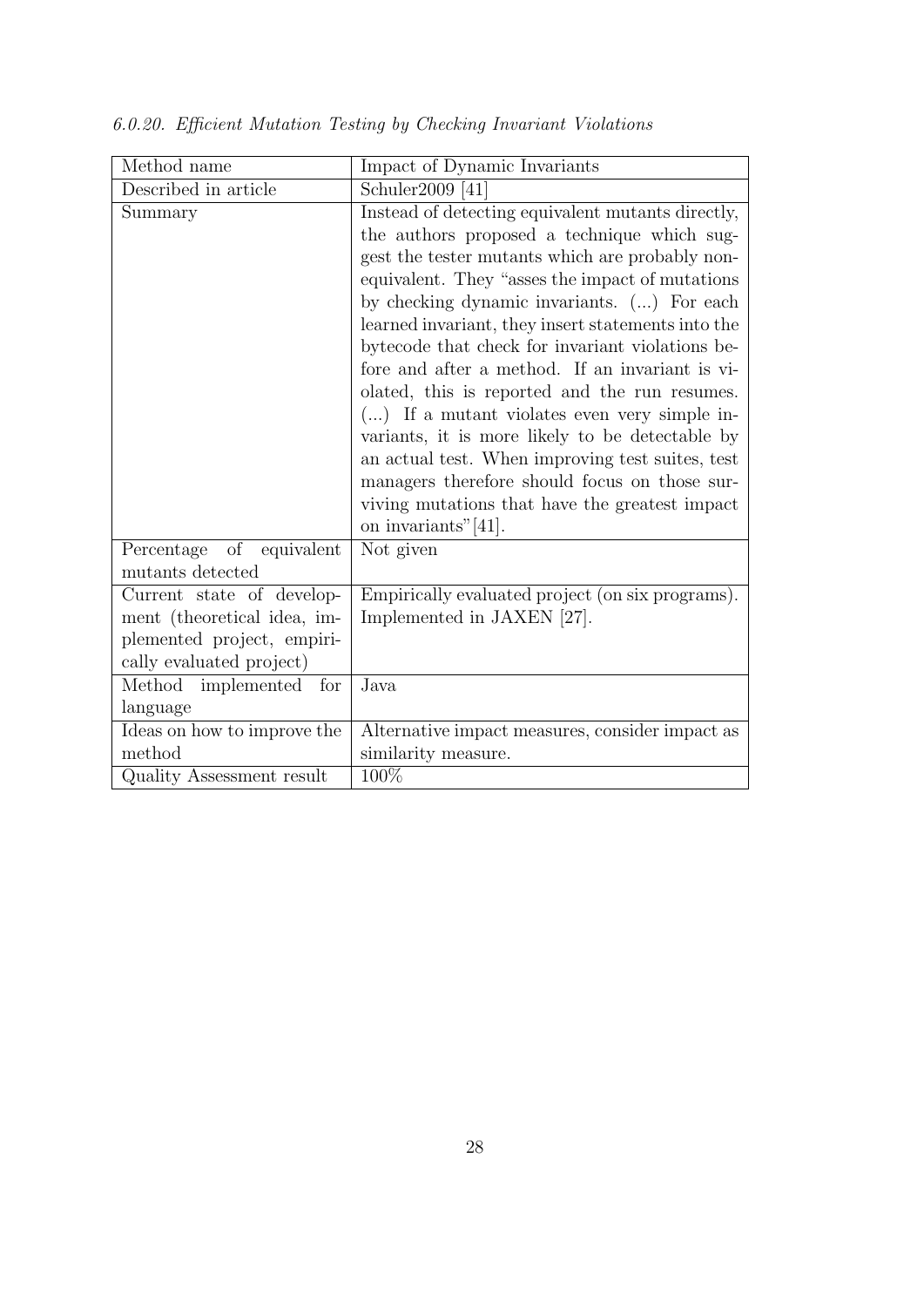| Method name                 | Mutation Impact                                                                                |
|-----------------------------|------------------------------------------------------------------------------------------------|
| Described in article        | Schuler2010 [19]                                                                               |
| Summary                     | "Equivalent mutants are defined as having no<br>observable impact on the programs output. This |
|                             | impact of a mutation can be assessed by check-                                                 |
|                             | ing the program state at the end of a computa-                                                 |
|                             | tion, as tests do. However, we can also assess the                                             |
|                             | impact of a mutation while the computation is                                                  |
|                             | being performed. In particular, we can measure                                                 |
|                             | changes in program behavior between the mu-                                                    |
|                             | tant and the original version. The idea is that                                                |
|                             | if a mutant impacts internal program behavior,                                                 |
|                             | it is also more likely to change external program                                              |
|                             | behavior - and thus impacts the semantics of the                                               |
|                             | program. If we focus on mutations with impact,                                                 |
|                             | we would thus expect to find fewer equivalent                                                  |
|                             | $mutants"$ [19].                                                                               |
| Percentage of<br>equivalent | Not given. This approach only suggest (non-                                                    |
| mutants detected            | equivalent mutants. "If the mutation changes                                                   |
|                             | coverage, it has a $75\%$ chance to be non-<br>equivalent" $[19]$ .                            |
| Current state of develop-   | Empirically evaluated project (on seven pro-                                                   |
| ment (theoretical idea, im- | grams, from $5,000$ to $100,000$ lines of code). Im-                                           |
| plemented project, empiri-  | plemented in JAXEN [27].                                                                       |
| cally evaluated project)    |                                                                                                |
| Method implemented for      | Java                                                                                           |
| language                    |                                                                                                |
| Ideas on how to improve the | Not given                                                                                      |
| method                      |                                                                                                |
| Quality Assessment result   | $91\%$                                                                                         |

6.0.21. (Un-)Covering Equivalent Mutants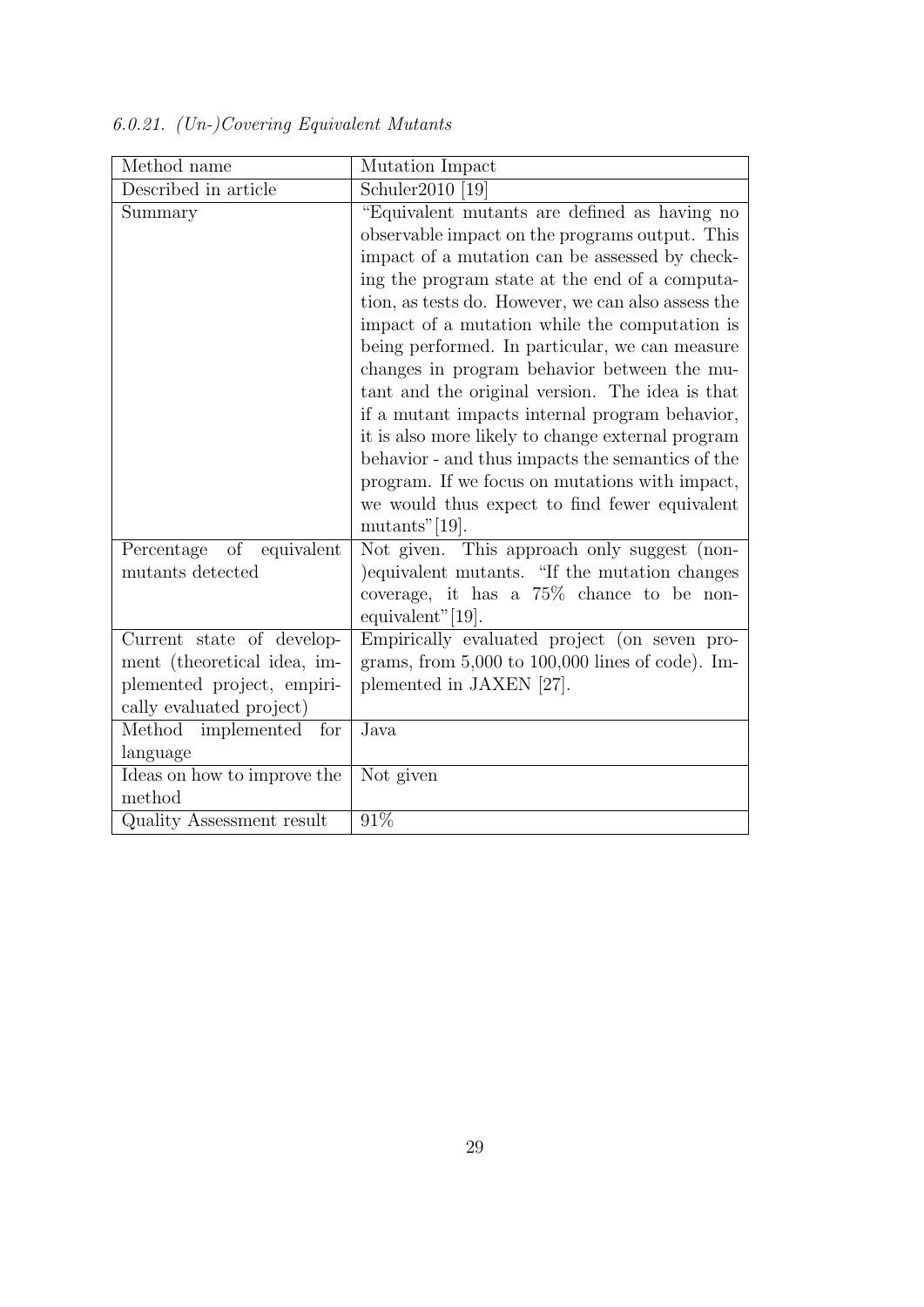| Method name                 | Bayesian-Learning Based Guidelines to Deter-      |
|-----------------------------|---------------------------------------------------|
|                             | mine Equivalent Mutants                           |
| Described in article        | Vincenzi $2002$ [42]                              |
| Summary                     | "This paper aims at reducing the effort needed    |
|                             | to analyze the live mutants instead of pro-       |
|                             | viding a way to automatic detect the equiva-      |
|                             | lents. The idea presented here is to provide      |
|                             | guidelines to ease the determination of equiv-    |
|                             | alent mutants and also the identification of non- |
|                             | equivalents, which is useful to improve the test  |
|                             | set. Based on historical data () the ap-          |
|                             | proach, named Bayesian Learning-Based Equiv-      |
|                             | alent Detection Technique (BaLBEDeT), uses        |
|                             | the Brute-Force algorithm to estimate which       |
|                             | is the most promising group of mutants that       |
|                             | should be analyzed" $[42]$ .                      |
| Percentage of equivalent    | Not given                                         |
| mutants detected            |                                                   |
| Current state of develop-   | Empirically evaluated project (on 5 small pro-    |
| ment (theoretical idea, im- | grams)                                            |
| plemented project, empiri-  |                                                   |
| cally evaluated project)    |                                                   |
| Method implemented for      | $\rm C$                                           |
| language                    |                                                   |
| Ideas on how to improve the | Consider the frequency of execution.              |
| method                      |                                                   |
| Quality Assessment result   | 100%                                              |

6.0.22. Bayesian-Learning Based Guidelines to Determine Equivalent Mutants

# A. Generic Search Terms

- A.1. ACM Digital Library and IEEE Xplore
	- 1. equivalen\* AND mutant\* AND (mutation OR testing OR analysis)
	- 2. equivalen\* AND mutant\* AND (detect\* OR find\* OR recognize\* OR catch\*) AND (method\* OR technique\*)
	- 3. equivalen\* AND mutant\* AND (problem\* OR issue\* OR question\*)
	- 4. equivalen\* AND mutant\* AND (method\* OR technique\*) AND (classification\* OR ranking\* OR classified OR categorisation\* OR categorization\* OR systematisation OR type\* OR kind\*)
	- 5. equivalen\* AND mutant\* AND (method\* OR technique\*) AND (empirical\* OR evaluat\* OR implement\* OR development OR developed)
	- 6. equivalen\* AND mutant\* AND (method\* OR technique\*) AND (further OR next OR future OR new)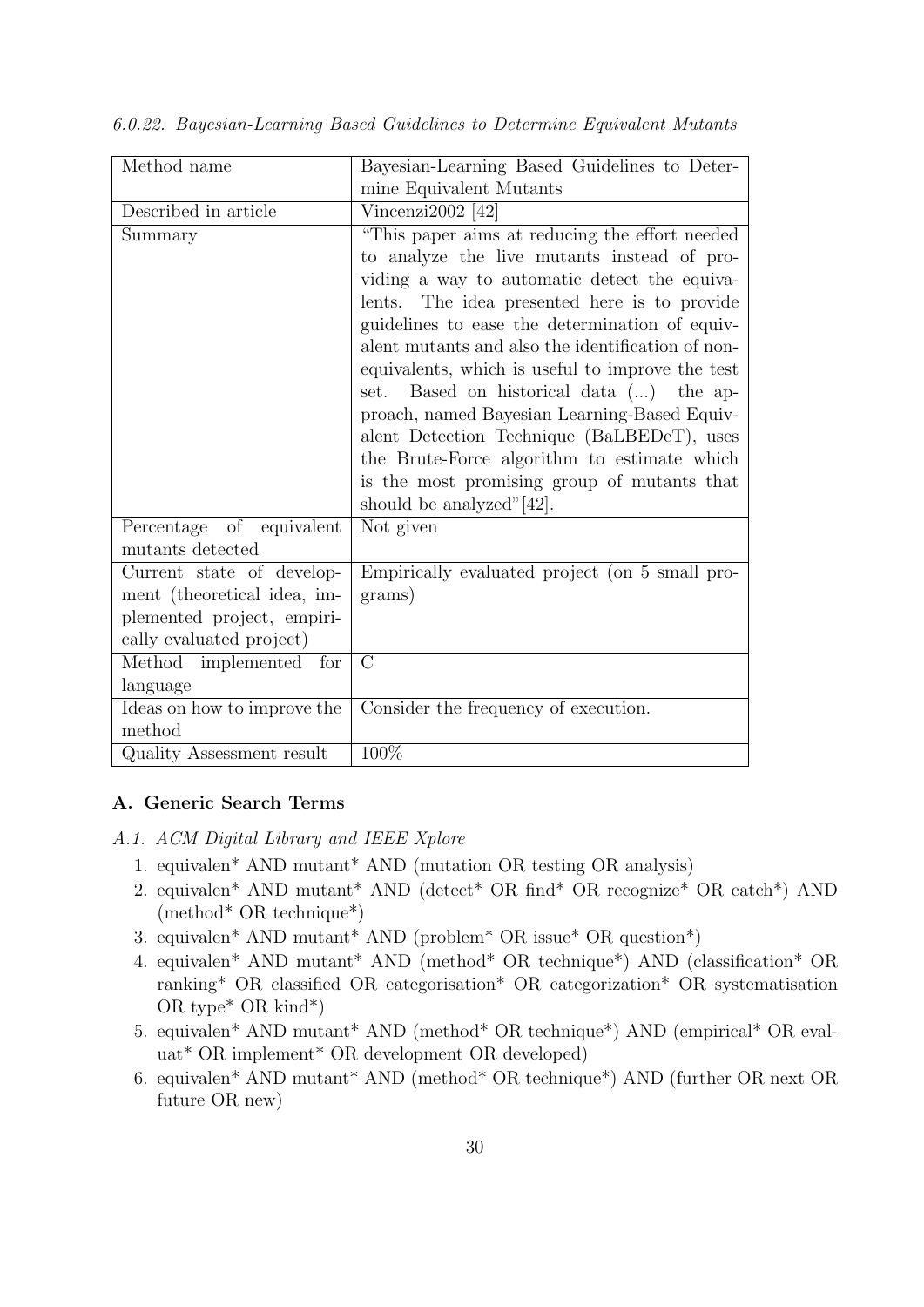- 7. equivalen\* AND mutant\* AND (method\* OR technique\*) AND (improv\* OR progress\* OR enhanc\* OR refin\* OR increas\*)
- A.2. Science Direct
	- 1. TITLE-ABSTR-KEY(equivalen\* AND mutant\* AND (mutation OR testing OR analysis))[All Sources(Computer Science)]
	- 2. TITLE-ABSTR-KEY(equivalen\* AND mutant\* AND (detect\* OR find\* OR recognize\* OR catch\*) AND (method\* OR technique\*))[All Sources(Computer Science)]
	- 3. TITLE-ABSTR-KEY(equivalen\* AND mutant\* AND (problem\* OR issue\* OR question\*))[All Sources(Computer Science)]
	- 4. TITLE-ABSTR-KEY(equivalen\* AND mutant\* AND (method\* OR technique\*) AND (classification\* OR ranking\* OR classified OR categorisation\* OR categorization\* OR systematisation OR type\* OR kind\*))[All Sources(Computer Science)]
	- 5. TITLE-ABSTR-KEY(equivalen\* AND mutant\* AND (method\* OR technique\*) AND (empirical\* OR evaluat\* OR implement\* OR development OR developed))[All Sources(Computer Science)]
	- 6. TITLE-ABSTR-KEY(equivalen\* AND mutant\* AND (method\* OR technique\*) AND (further OR next OR future OR new))[All Sources(Computer Science)]
	- 7. TITLE-ABSTR-KEY(equivalen\* AND mutant\* AND (method\* OR technique\*) AND (improv\* OR progress\* OR enhanc\* OR refin\* OR increas\*))[All Sources(Computer Science)]
- A.3. Springer Link
	- 1. ab:(equivalen\* AND mutant\* AND (mutation OR testing OR analysis))' with filters: Computer Science Software Engineering
	- 2. ab:(equivalen\* AND mutant\* AND (detect\* OR find\* OR recognize\* OR catch\*) AND (method\* OR technique\*))' with filters: Computer Science Software Engineering
	- 3. ab:(equivalen\* AND mutant\* AND (problem\* OR issue\* OR question\*))' with filters: Computer Science Software Engineering
	- 4. ab:(equivalen\* AND mutant\* AND (method\* OR technique\*) AND (classification\* OR ranking\* OR classified OR categorisation\* OR categorization\* OR systematisation OR type\* OR kind\*))' with filters: Computer Science Software Engineering
	- 5. ab:(equivalen\* AND mutant\* AND (method\* OR technique\*) AND (empirical\* OR evaluat\* OR implement\* OR development OR developed))' with filters: Computer Science Software Engineering
	- 6. ab:(equivalen\* AND mutant\* AND (method\* OR technique\*) AND (further OR next OR future OR new))' with filters: Computer Science Software Engineering
	- 7. ab:(equivalen\* AND mutant\* AND (method\* OR technique\*) AND (improv\* OR progress\* OR enhanc\* OR refin\* OR increas\*))' with filters: Computer Science Software Engineering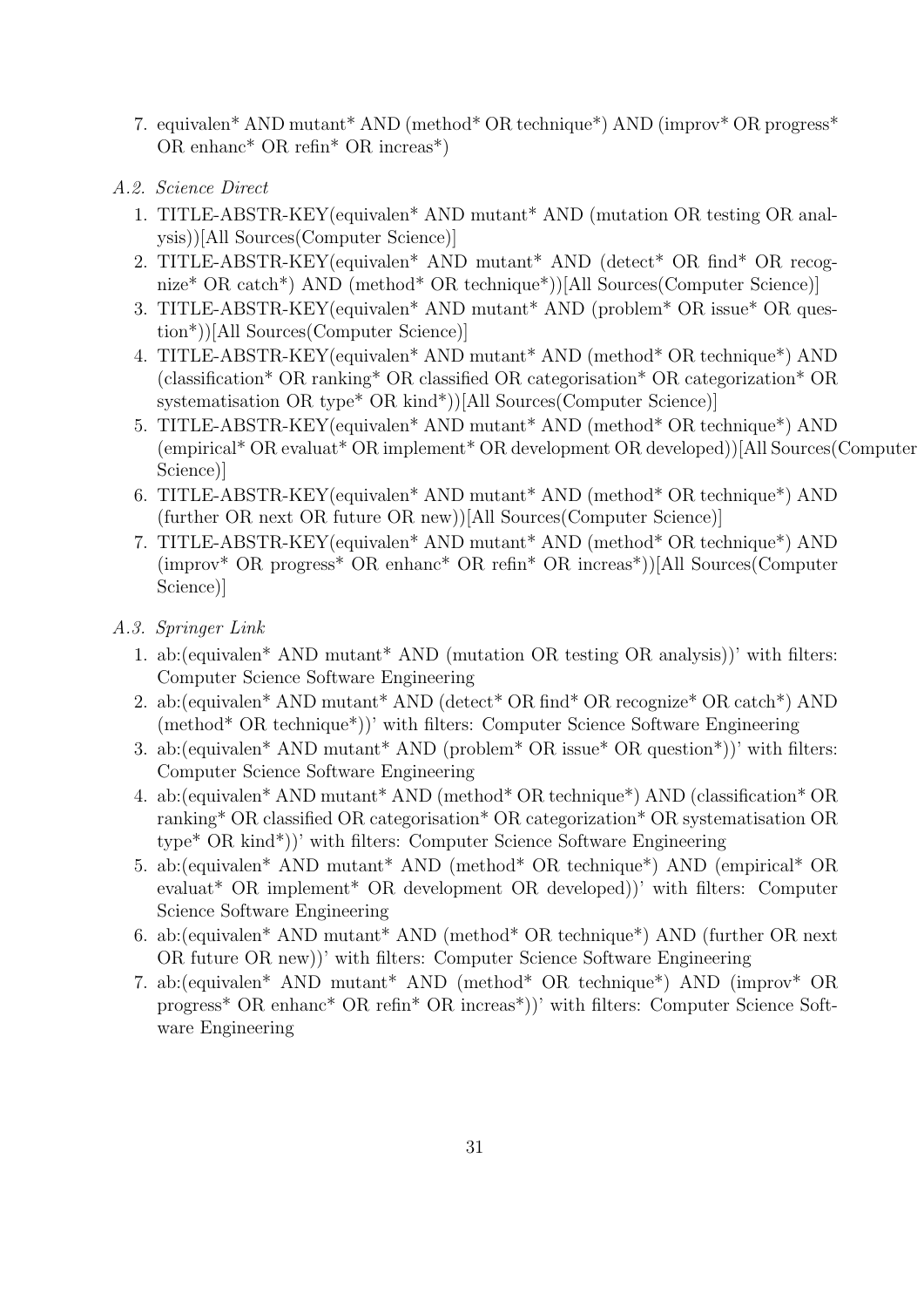- A.4. Wiley Online Library
	- 1. equivalen\* AND mutant\* AND (mutation OR testing OR analysis) in Abstract OR equivalen\* AND mutant\* AND (mutation OR testing OR analysis) in Article Titles OR equivalen\* AND mutant\* AND (mutation OR testing OR analysis) in Keywords AND 1099-1689 in ISSN
	- 2. equivalen\* AND mutant\* AND (detect\* OR find\* OR recognize\* OR catch\*) AND (method\* OR technique\*) in Abstract OR equivalen\* AND mutant\* AND (detect\* OR find\* OR recognize\* OR catch\*) AND (method\* OR technique\*) in Article Titles OR equivalen\* AND mutant\* AND (detect\* OR find\* OR recognize\* OR catch\*) AND (method\* OR technique\*) in Keywords AND 1099-1689 in ISSN
	- 3. equivalen\* AND mutant\* AND (problem\* OR issue\* OR question\*) in Abstract OR equivalen\* AND mutant\* AND (problem\* OR issue\* OR question\*) in Article Titles OR equivalen\* AND mutant\* AND (problem\* OR issue\* OR question\*) in Keywords AND 1099-1689 in ISSN
	- 4. equivalen\* AND mutant\* AND (method\* OR technique\*) AND (classification\* OR ranking\* OR classified OR categorisation\* OR categorization\* OR systematisation OR type\* OR kind\*) in Abstract OR equivalen\* AND mutant\* AND (method\* OR technique\*) AND (classification\* OR ranking\* OR classified OR categorisation\* OR categorization\* OR systematisation OR type\* OR kind\*) in Article Titles OR equivalen\* AND mutant\* AND (method\* OR technique\*) AND (classification\* OR ranking\* OR classified OR categorisation\* OR categorization\* OR systematisation OR type\* OR kind\*) in Keywords AND 1099-1689 in ISSN
	- 5. equivalen\* AND mutant\* AND (method\* OR technique\*) AND (empirical\* OR evaluat\* OR implement\* OR development OR developed) in Abstract OR equivalen\* AND mutant\* AND (method\* OR technique\*) AND (empirical\* OR evaluat\* OR implement\* OR development OR developed) in Article Titles OR equivalen\* AND mutant\* AND (method\* OR technique\*) AND (empirical\* OR evaluat\* OR implement\* OR development OR developed) in Keywords AND 1099-1689 in ISSN
	- 6. equivalen\* AND mutant\* AND (method\* OR technique\*) AND (further OR next OR future OR new) in Abstract OR equivalen\* AND mutant\* AND (method\* OR technique\*) AND (further OR next OR future OR new) in Article Titles OR equivalen\* AND mutant\* AND (method\* OR technique\*) AND (further OR next OR future OR new) in Keywords AND 1099-1689 in ISSN
	- 7. equivalen\* AND mutant\* AND (method\* OR technique\*) AND (improv\* OR progress\* OR enhanc\* OR refin\* OR increas\*) in Abstract OR equivalen\* AND mutant\* AND (method\* OR technique\*) AND (improv\* OR progress\* OR enhanc\* OR refin\* OR increas\*) in Article Titles OR equivalen\* AND mutant\* AND (method\* OR technique\*) AND (improv\* OR progress\* OR enhanc\* OR refin\* OR increas\*) in Keywords AND 1099-1689 in ISSN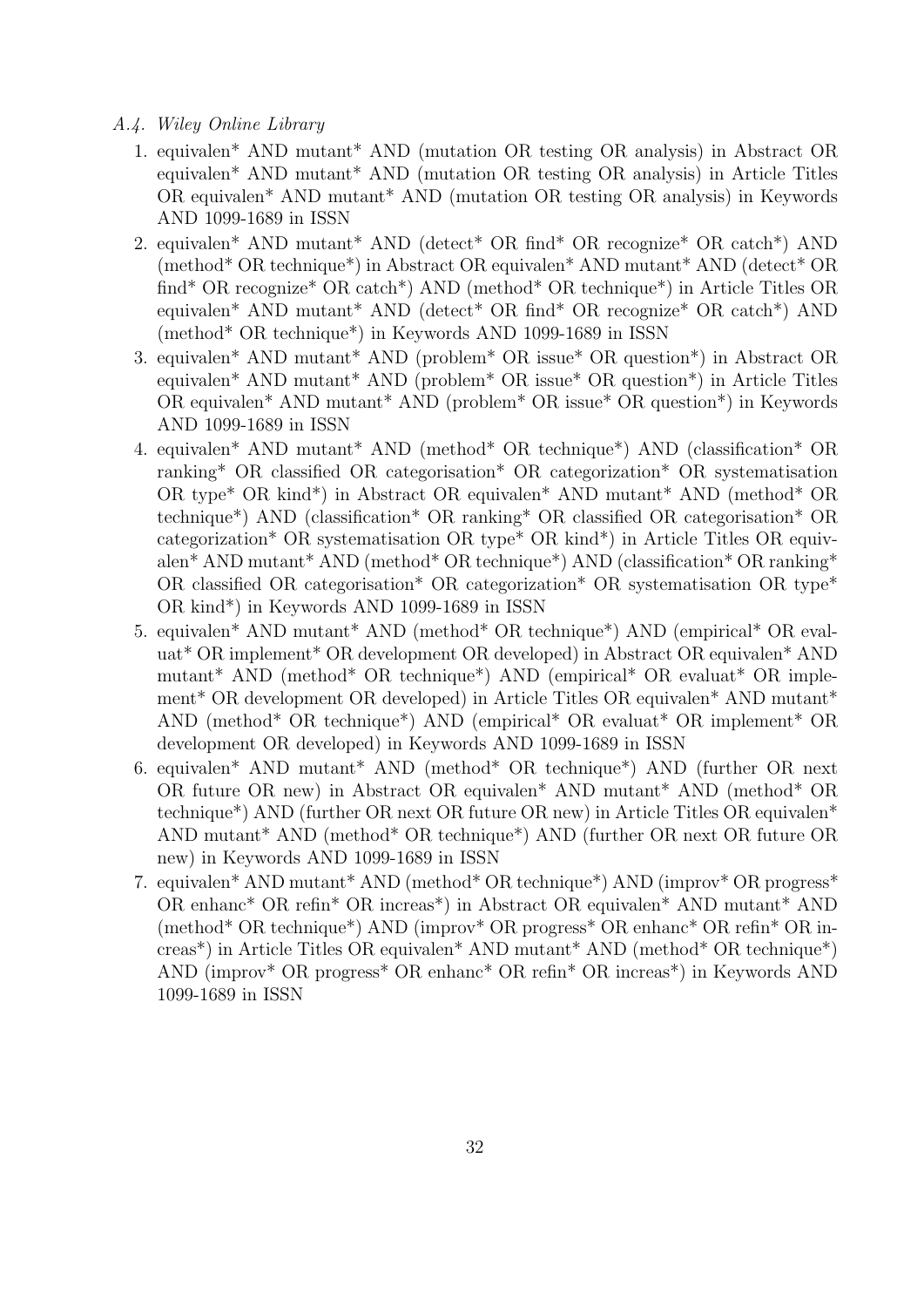#### References

- [1] R. DeMillo, R. Lipton, and F. Sayward, "Hints on test data selection: Help for the practicing programmer," Computer, vol. 11, pp. 34–41, Apr 1978.
- [2] Y. Jia and M. Harman, "An analysis and survey of the development of mutation testing," IEEE Transactions on Software Engineering, vol. 99, no. PrePrints, 2011.
- [3] R. Hamlet, "Testing programs with the aid of a compiler," Software Engineering, IEEE Transactions on, vol. SE-3, pp. 279–290, Jul 1977.
- [4] T. A. Budd, R. A. DeMillo, R. J. Lipton, and F. G. Sayward, "The design of a prototype mutation system for program testing," in Proceedings of the AFIPS National Computer Conference, (Anaheim, New Jersey), pp. 623–627, Jun 1978.
- [5] B. A. Kitchenham, S. L. Pfleeger, L. M. Pickard, P. W. Jones, D. C. Hoaglin, K. E. Emam, and J. Rosenberg, "Preliminary guidelines for empirical research in software engineering," IEEE Transactions on Software Engineering, vol. 28, no. 8, pp. 721–734, 2002.
- [6] B. Kitchenham, "Procedures for performing systematic reviews," tech. rep., Keele University and NICTA, 2004.
- [7] B. Kitchenham and S. Charters, "Guidelines for performing systematic literature reviews in software engineering," Tech. Rep. EBSE 2007-001, Keele University and Durham University Joint Report, 2007.
- [8] B. Kitchenham, O. Pearl Brereton, D. Budgen, M. Turner, J. Bailey, and S. Linkman, "Systematic literature reviews in software engineering - a systematic literature review," Information and Software Technology, vol. 51, no. 1, pp. 7–15, 2008.
- [9] P. Brereton, B. A. Kitchenham, D. Budgen, M. Turner, and M. Khalil, "Lessons from applying the systematic literature review process within the software engineering domain," Journal of Systems and Software, vol. 80, no. 4, pp. 571–583, 2007.
- [10] Y.-S. Ma, J. Offutt, and Y. R. Kwon, "MuJava: an automated class mutation system," Software Testing, Verification and Reliability, vol. 15, no. 2, pp. 97–133, 2005.
- [11] J. W. Wilkerson, Closing the defect reduction gap between software inspection and testdriven development: applying mutation analysis to iterative, test-first programming. PhD thesis, University of Arizona, Tucson, AZ, USA, 2008. Adviser-Nunamaker, Jay F.
- [12] JabRef, "JabRef reference manager." http://jabref.sourceforge.net, Jan 2011.
- [13] D. Baldwin and F. G. Sayward, "Heuristics for determining equivalence of program mutations," techreport 276, Yale University, New Haven, Connecticut, 1979.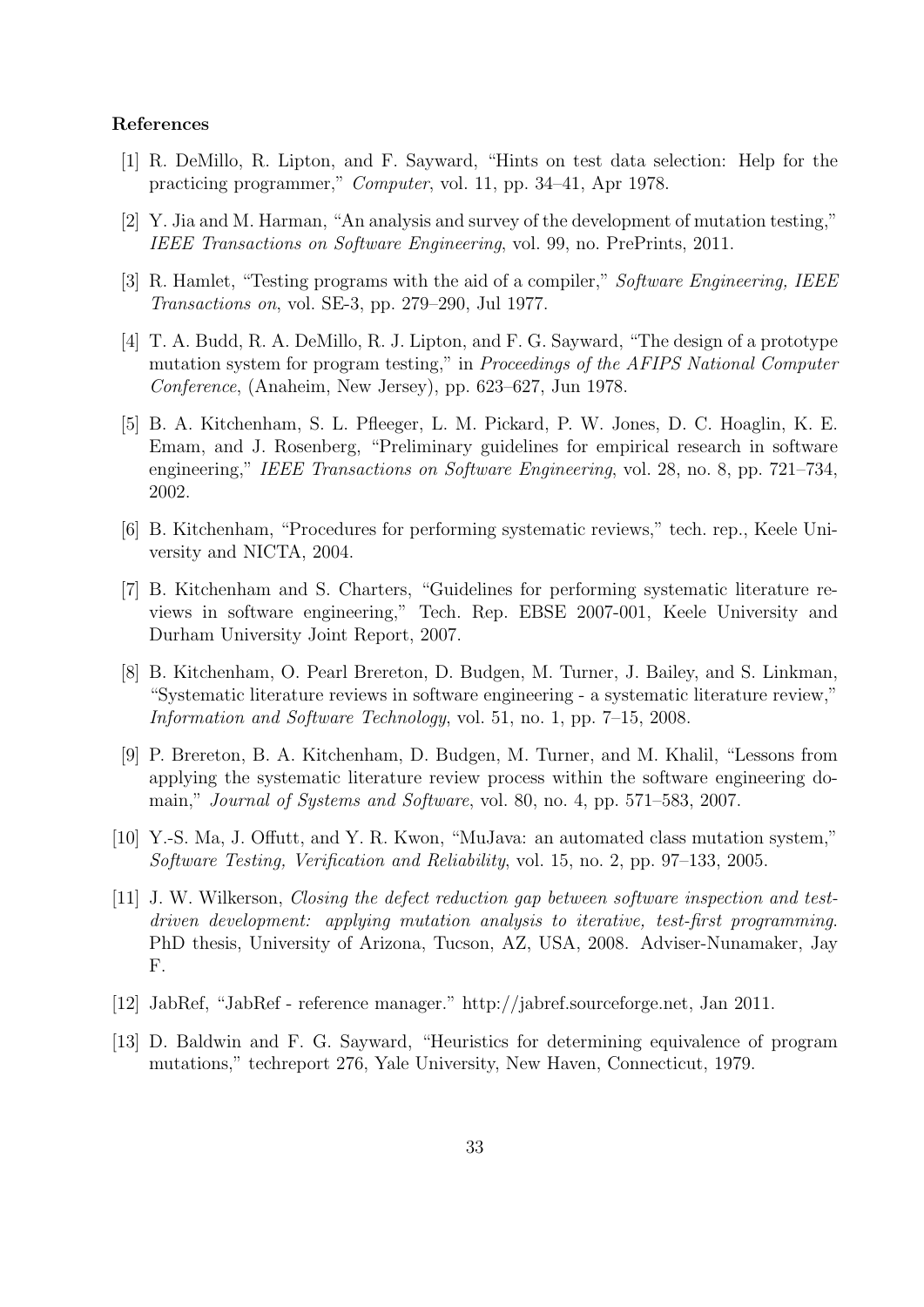- [14] B. J. M. Grün, D. Schuler, and A. Zeller, "The impact of equivalent mutants," in Proceedings of the IEEE International Conference on Software Testing, Verification, and Validation Workshops, (Denver, Colorado, USA), pp. 192–199, IEEE Computer Society, 2009.
- [15] R. Hierons, M. Harman, and S. Danicic, "Using program slicing to assist in the detection of equivalent mutants," Software Testing, Verification and Reliability, vol. 9, no. 4, pp. 233–262, 1999.
- [16] A. J. Offutt and W. M. Craft, "Using compiler optimization techniques to detect equivalent mutants," Software Testing, Verification and Reliability, vol. 4, no. 3, pp. 131–154, 1994.
- [17] A. J. Offutt and J. Pan, "Detecting equivalent mutants and the feasible path problem," in Proc. Eleventh Annual Conf. 'Systems Integrity Computer Assurance COMPASS '96 Software Safety. Process Security', pp. 224–236, 1996.
- [18] A. J. Offutt and J. Pan, "Automatically detecting equivalent mutants and infeasible paths," Software Testing, Verification and Reliability, vol. 7, no. 3, pp. 165–192, 1997.
- [19] D. Schuler and A. Zeller, "(Un-)covering equivalent mutants," in Proceedings of the 3rd International Conference on Software Testing Verification and Validation (ICST'10), (Paris, France), pp. 45–54, Apr 2010.
- [20] L. Goodman, "Snowball sampling," The Annals of Mathematical Statistics, vol. 32, pp. 148–170, Mar 1961.
- [21] K. S. Khan, G. T. Riet, J. Glanville, A. J. Sowden, and J. Kleijnen, "Undertaking systematic reviews of research on effectiveness CRD s guidance for those carrying out or commissioning reviews," Tech. Rep. 4, University of York, 2001.
- [22] K. Adamopoulos, M. Harman, and R. M. Hierons, "How to overcome the equivalent mutant problem and achieve tailored selective mutation using co-evolution," in In GECCO (2), volume 3103 of Lecture Notes in Computer Science, vol. 3103 of Lecture Notes in Computer Science, pp. 1338–1349, Springer Berlin / Heidelberg, 2004.
- [23] L. du Bousquet and M. Delaunay, "Towards mutation analysis for Lustre programs," Electronic Notes in Theoretical Computer Science, vol. 203, no. 4, pp. 35–48, 2008.
- [24] N. Halbwachs, D. Pilaud, F. Ouabdesselam, and A.-C. Glory, "Specifying, programming and verifying real-time systems using a synchronous declarative language," in Proceedings of the international workshop on Automatic verification methods for finite state systems, (New York, NY, USA), pp. 213–231, Springer-Verlag New York, Inc., 1990.
- [25] N. Halbwachs, F. Lagnier, and C. Ratel, "Programming and verifying real-time systems by means of the synchronous data-flow language Lustre," IEEE Transactions on Software Engineering, vol. 18, pp. 785–793, Sep 1992.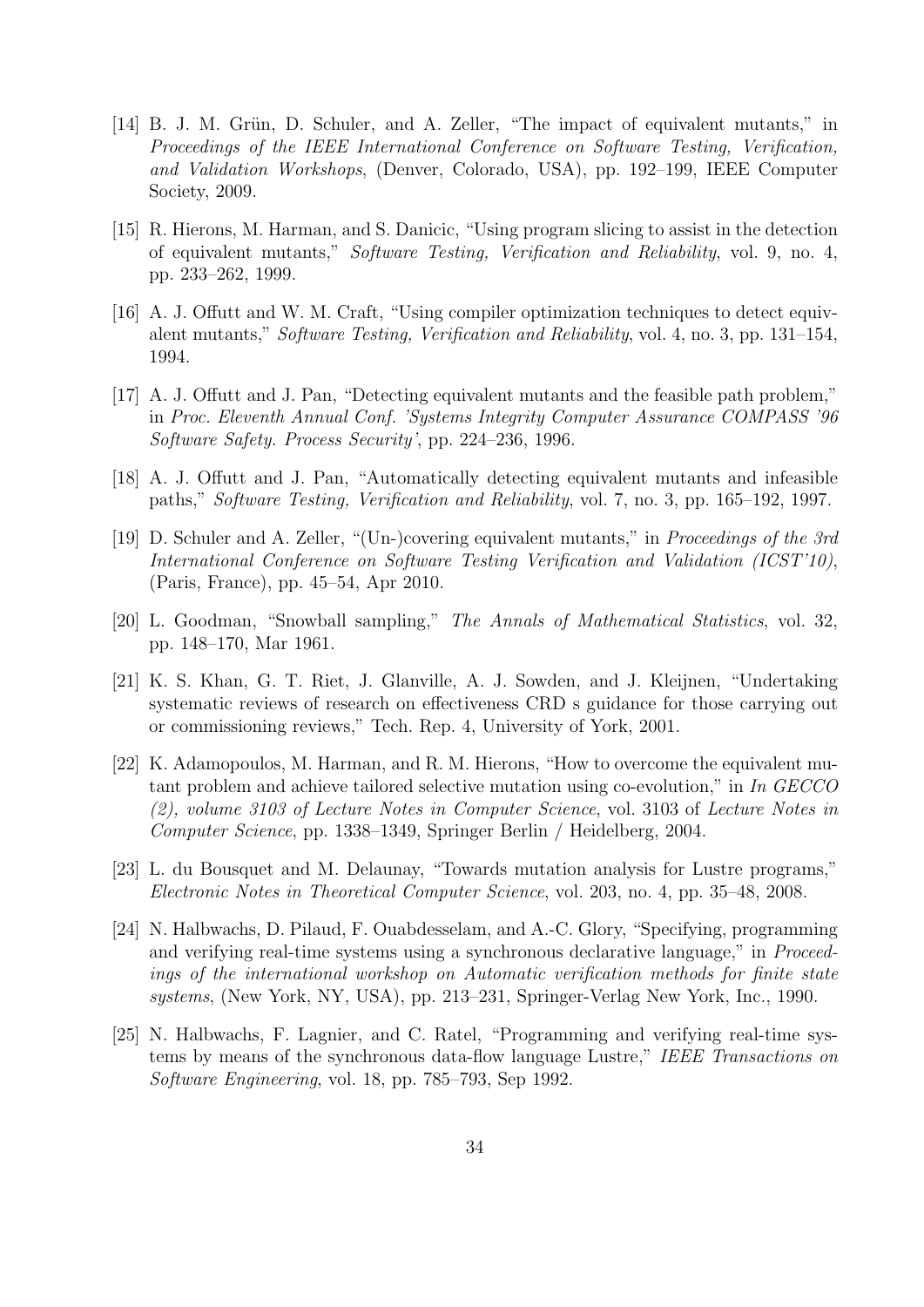- [26] M. Ellims, D. Ince, and M. Petre, "The Csaw C mutation tool: initial results," in Proceedings of the Testing: Academic and Industrial Conference Practice and Research Techniques - MUTATION, (Washington, DC, USA), pp. 185–192, IEEE Computer Society, 2007.
- [27] D. Schuler and A. Zeller, "Javalanche: efficient mutation testing for Java," in ESEC/FSE '09: Proceedings of the 7th joint meeting of the European Software Engineering Conference and the ACM SIGSOFT International Symposium on Foundations of Software Engineering, ESEC/FSE '09, (New York, New York, USA), p. 297, ACM Press, 2009.
- [28] M. Harman, R. Hierons, and S. Danicic, "The relationship between program dependence and mutation analysis," in *Mutation testing for the new century* (W. E. Wong, ed.), pp. 5–13, Norwell, MA, USA: Kluwer Academic Publishers, 2001.
- [29] M. Woodward and K. Halewood, "From weak to strong, dead or alive? an analysis of some mutation testing issues," in Software Testing, Verification, and Analysis, 1988., Proceedings of the Second Workshop on, pp. 152–158, Jul 1988.
- [30] C. Ji, Z. Chen, B. Xu, and Z. Wang, "A new mutation analysis method for testing java exception handling," in Proc. 33rd Annual IEEE Int. Computer Software and Applications Conf. COMPSAC '09, vol. 2, pp. 556–561, 2009.
- [31] Y. Jia and M. Harman, "Higher order mutation testing," *Information and Software* Technology, vol. 51, pp. 1379–1393, Oct 2009.
- [32] G. Kaminski and P. Ammann, "Using a fault hierarchy to improve the efficiency of DNF logic mutation testing," in Proc. Int. Conf. Software Testing Verification and Validation ICST '09, pp. 386–395, 2009.
- [33] M. Kintis, M. Papadakis, and N. Malevris, "Evaluating mutation testing alternatives: A collateral experiment," in Proc. 17th Asia Pacific Software Engineering Conf. (APSEC), pp. 300–309, 2010.
- [34] E. Martin and T. Xie, "A fault model and mutation testing of access control policies," in Proceedings of the 16th international conference on World Wide Web, WWW '07, (New York, New York, USA), pp. 667–676, ACM Press, 2007.
- [35] K. Fisler, S. Krishnamurthi, L. A. Meyerovich, and M. C. Tschantz, "Verification and change-impact analysis of access-control policies," in Proceedings of the 27th international conference on Software engineering, ICSE '05, (New York, NY, USA), pp. 196– 205, ACM, 2005.
- [36] E. S. Mresa and L. Bottaci, "Efficiency of mutation operators and selective mutation strategies: an empirical study," Software Testing, Verification and Reliability, vol. 9, no. 4, pp. 205–232, 1999.